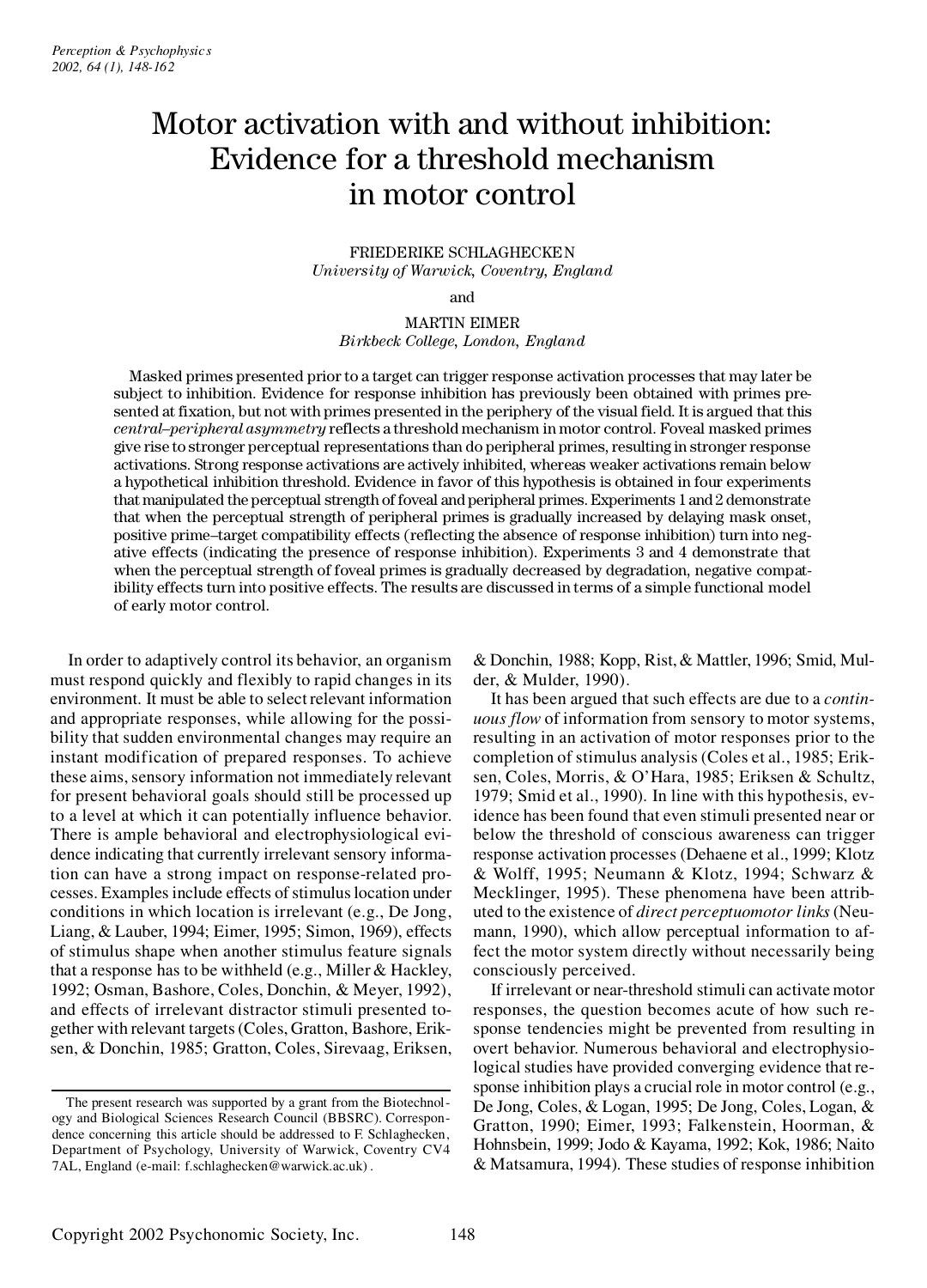usually employ stop-signal or go/no-go tasks, in which participants are explicitly instructed to refrain from re sponding when presented with a specific signal. Under this condition, response inhibition is voluntary and is based on control processes activated once the respective signals are recognized (see, Logan & Cowan, 1984). This type of inhibition is assumed to be controlled centrally by executive control mechanisms in the prefrontal cortex, although it may exert its influence anywhere within the motor system (Band & van Boxtel, 1999). With response activations triggered by near-threshold stimuli, such vol untary inhibition might not be possible. Thus, it is important to know whether such activation processes are also subject to inhibitory control and whether their inhibition is based on mechanisms similar to those for the controlled inhibition of responses elicited by clearly visible signals.

It is often assumed that cognitive inhibition processes are activated only by above-threshold information,whereas near-threshold events result merely in passive facilitation. This has been shown in contexts as diverse as negative priming (e.g., Allport, Tipper, & Chmiel, 1985; see also Neill, Valdes, & Terry, 1995), voluntary and involuntary shifts of spatial attention (McCormick, 1997), the disam biguation of polysemous words (Marcel, 1980), and the Stroop effect (Merikle, Joordens, & Stolz, 1995). Appar ently, the sensory strength of perceptual information and the presence or absence of inhibitory processes are closely linked. If this is the case not only for cognitive inhibition, but also for inhibitory processes in motor control, response inhibition should be restricted to conditions in which stim uli triggering response activations are accessible to con scious awareness.

However, results from recent studies have demonstrated that response inhibition can be elicited by near-threshold stimuli (Eimer, 1999; Eimer & Schlaghecken, 1998; Schlaghecken & Eimer, 1997, 2000, 2001). In the *masked prime paradigm*, participants performed a choice reaction time (RT) task in response to simple visual stimuli that were preceded by effectively masked primes (as evidenced by chance performance in both prime detection and prime identification tasks). Primes were mapped to the same re sponse as the target (compatible trials), to a different re sponse (incompatible trials), or to no response (neutral trials). When all the stimuli were presented at fixation, performance benefits (fast responses, low error rates) were found on *in*compatible trials, whereas performance costs were present on compatible trials (*negative com patibility effect*). Inspection of the lateralized readiness potential (an electrophysiological measure of unilateral response preparation) revealed an initial activation of the response assigned to the prime, which subsequently gave way to a relative activation of the contralateral motor cortex (Eimer, 1999; Eimer & Schlaghecken, 1998). This pattern suggests that masked primes initially activated their corresponding response and that this initial response activation was later inhibited. Follow-up studies have demon strated that these effects are not due to visual-perceptual interactions between primes, masks, and targets, since they are also found when primes and targets are physically dis similar and appear in different locations (Eimer, 1999, Ex periment 1; Schlaghecken & Eimer, 2000, Experiment 2). Also, they do not result from abstract or *semantic* processes at a central level, as is evidenced by a lack of transfer between different response modalities (Eimer, Schubö, & Schlaghecken, in press). It can thus be assumed that the behavioral and electrophysiological results observed in the masked prime paradigm reflect response activation and inhibition processes within the visuomotor system.

The fact that response activation processes triggered by masked primes are subject to inhibition seems incon sistent with previous findings suggesting that inhibition is restricted to conditions of suprathreshold perception. This discrepancy might reflect systematic differences in the mechanisms mediating inhibition in cognitive and perceptuomotor tasks. There is, however, some evidence that regularities similar to those governing cognitive in hibition also apply to inhibitory processes in motor control. Recent results suggest that the presence or absence of inhibitory processes in response to masked primes might be closely linked to the strength of the perceptual trace elicited by these stimuli. Although negative compatibility effects (reflecting response inhibition) were found when masked primes were presented at fixation, positive com patibility effects (performance benefits for compatible tri als, reflecting the absence of response inhibition) occurred when primes were presented peripherally (Schlaghecken & Eimer, 1997, 2000). This *central–peripheral asymmetry* remained stable even at long (about 200 msec) prime– target intervals, suggesting that it is not due simply to a slower perceptual processing of peripheral relative to foveal information but, rather, reflects a close relationship between the presence or absence of response inhibition and retinal sensitivity (Schlaghecken & Eimer, 2000, Ex periment 4): Displacing masked primes gradually from the center to the periphery of the visual field resulted in gradu ally decreasing negative compatibility effects (and eventu ally in positive effects), parallel to the decrease of perceptual sensitivity at more peripheral retinal positions (e.g., Lie, 1980). Importantly, this decrease was steeper with vertically displaced primes than with horizontally displaced primes, parallel to the faster decrease of perceptual sensitivity along the vertical relative to the horizontal meridian (Rijsdijk, Kroon, & van der Wildt, 1980).

On the basis of these findings, we have argued (Schlag hecken & Eimer, 2000) that the central–peripheral asym metry is directly linked to the fact that the strength of sensory traces elicited by masked primes decreases with increasing retinal eccentricity. If the strength of primed response activations depends on the strength of the primes' sensory representations, motor tendencies triggered by foveal primes will be stronger than motor tendencies triggered by peripheral primes. It seems reasonable to as sume that only strong partial response activations, which might eventually result in overt behavior, are subject to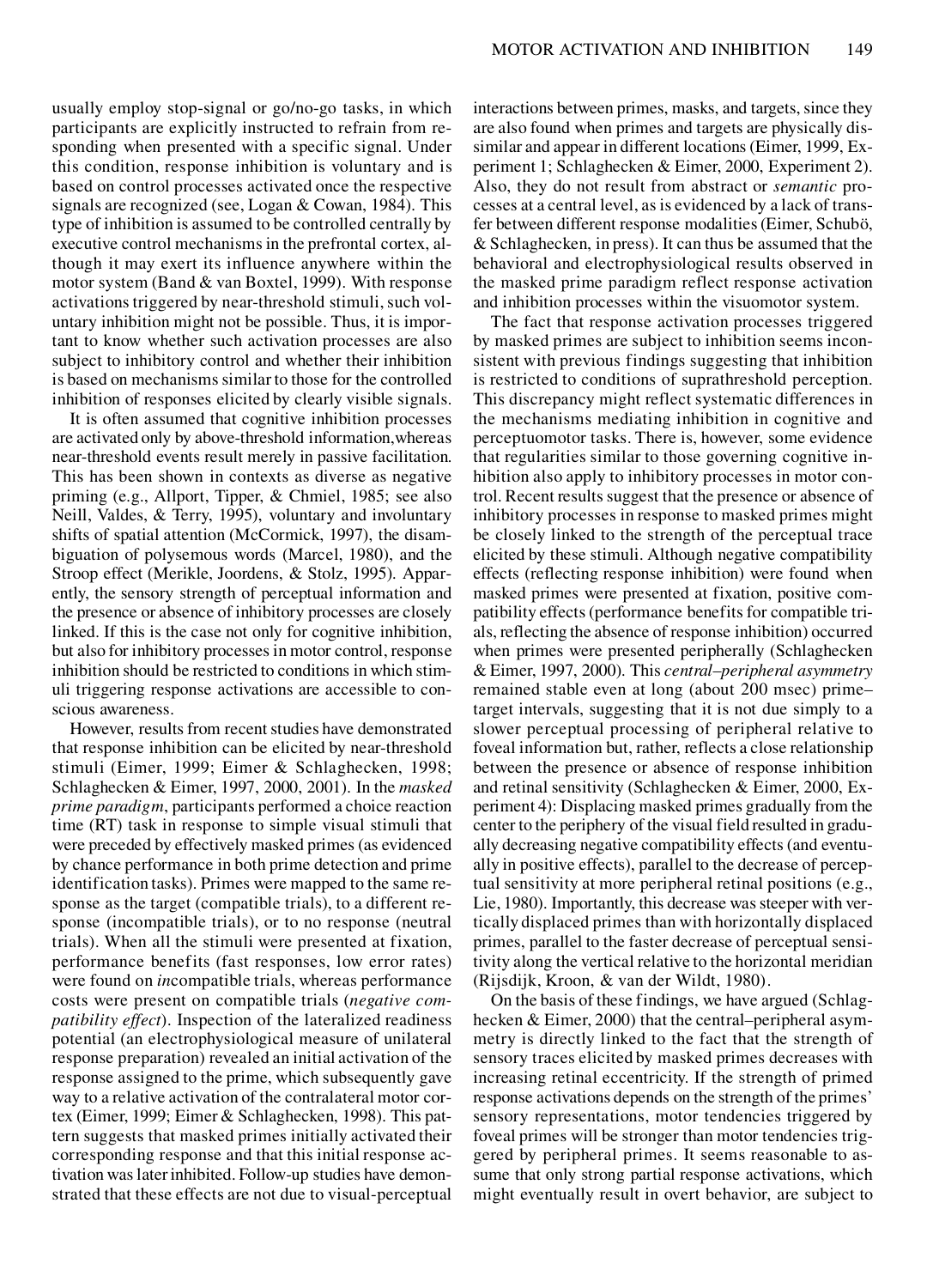active inhibition, whereas weaker activations remain below a hypothetical *inhibition threshold*. If this were the case, the central–peripheral asymmetry might reflect the fact that motor activations triggered by foveal primes are more likely to reach the inhibition threshold than are motor activations triggered by peripheral primes. Thus, similar to the inhibitory control observed in cognitive tasks, the presence or absence of response inhibition would depend on perceptual strength.

Alternatively, the central–peripheral asymmetry might result from fundamental differences in the impact of fo veal and peripheral information on response-related pro cessing stages. It is known that the amount of retinal gan glion cells projecting to the superior colliculus increases with increasing retinal eccentricity (e.g., Perry & Cowey, 1984). Specialized foveal and peripheral processing streams may mediate functionally different foveal and peripheral visuomotor links, with subsystems operative in gaze shift control (e.g., the superior colliculus and related structures) involved in the processing of peripheral information and subsystems responsible for visuoman ual control more involved in processing foveal stimuli.

The aim of the present study was to decide whether the central–peripheral asymmetry observed in masked priming is due to differences in the perceptual strength of foveal and peripheral information or whether it reflects general differences in perceptuomotor pathways activated by fo veal and peripheral stimuli. If the inhibition threshold account is correct, it should be possible to elicit or to eliminate response inhibition by manipulating the perceptual strength of both foveal and peripheral masked prime stim uli. More specifically, if positive compatibility effects obtained previously with peripheral primes reflect the ab sence of inhibition owing to below-threshold response activation, increasing the perceptual strength of peripheral primes should result in negative compatibility effects (in dicating response inhibition). This was tested in Experi ments 1 and 2. If the negative compatibility effects obtained previously with foveal primes reflect the presence of inhibition following above-threshold response activation, decreasing the perceptual strength of foveal primes should result in positive compatibility effects (reflecting the absence of inhibition). This was tested in Experi ments 3 and 4. If the central–peripheral asymmetry is due to general differences in the impact of foveal and peripheral information on motor control processes, the polarity of the prime–target compatibility effect should be determined by the retinal location, rather than by the per ceptual strength of masked primes.

## **EXPERIMENT 1**

The perceptual strength of peripheral primes was varied by increasing prime–mask interstimulus interval (ISI) from 0 to 100 msec, while keeping prime duration constant at 17 msec. A positive compatibility effect was expected for short ISIs, reflecting the partial activation of the re sponse assigned to the prime without subsequent inhibition of this response tendency. If increasing the strength of the sensory trace elicited by peripheral primes results in an increased motor activation that eventually crosses an inhi bition threshold, negative compatibility effects should be elicited for longer prime–mask ISIs. To obtain an inde pendent estimate of the primes' perceptual strength for different ISIs, prime identification thresholds were measured using a psychophysical staircase procedure.

## **Method**

Participants. Twelve paid volunteers (4 male), 21–49 years of age (mean age, 30.3 years), participated in the experiment. All the participants were right-handed and had normal or corrected-to normal vision.

**Stimuli and Apparatus.** Left- and right-pointing double arrows (« and ») served as prime and target stimuli, subtending a visual angle of approximately  $1.2^{\circ} \times 0.4^{\circ}$ . Masking stimuli were constructed from a  $6 \times 5$  matrix, randomly filled with overlapping horizontal, vertical, and oblique lines of different length (0.06º to 0.3º; width, 0.06°), resulting in a roughly rectangular array of about  $1.4\degree \times 0.9\degree$ . A new random mask was constructed on each trial.<sup>1</sup> All the stimuli were presented in black on a white background in the center of a 17 in. computer screen.

**Procedure.** The participants were seated in a dimly lit chamber, with response buttons under their left and right index fingers. A com puter screen was placed 100 cm in front of the participants' eyes, so that the screen center was in the center of the participants' horizontal straight-ahead line of sight. The participants were instructed to maintain central eye fixation and to respond as quickly and accurately as possible with a left buttonpress to a left-pointing target arrow and with a right buttonpress to a right-pointing target arrow.

Experimental blocks consisted of 80 trials, constructed as shown in Figure 1. Each trial started with the presentation of a fixation dot at the center of the screen for 200 msec. Three hundred twenty milliseconds after the offset of the fixation dot, a prime was presented for 17 msec, randomly either 3.2º above or 3.2º below fixation. After a variable interval (0, 17, 33, 50, 67, 83, or 100 msec), a mask was presented for 117 msec 3.2º above and below fixation. Immediately after offset of the mask, a target was presented for 133 msec at the center of the screen. Intertrial interval (ITI) was 1,100 msec. Trials were termed *compatible* when the prime and the target arrows were pointing in the same direction and *incompatible*otherwise. Both con ditions were equiprobable and randomized within each block. Prime– mask ISI was blocked. For each ISI condition, three blocks were run in immediate succession, and the order of these seven series was ran domized for each participant. Prior to the experimental blocks, a practice block (24 trials) was run, employing a 17-msec prime–mask ISI.

At the beginning and at the end of the experiment, one staircase block was run, each consisting of two series of 50 trials, interrupted by a 20-sec break. In these blocks, primes (i.e., arrow stimuli) and masks were presented as in the experimental blocks, but no target followed the mask. ITI was 1,600 msec, and prime–mask ISI was varied. Each series started with an ISI of 133 msec. The participants had to identify the direction of the arrow and to respond with the corresponding key. They were informed that these were not speeded RT blocks but that they should try to respond spontaneously—that is, without spending too much time deciding on a response. A fixed-step, 2-up/1-down procedure was employed: After a correct response, the ISI on the next trial was reduced by 17 msec; after an incorrect response, it was increased by 33 msec, within a range of 0–133 msec. With this procedure, identification performance con verges on a 66% correct level (Kaernbach, 1991).

**Data analysis.** Repeated measures analyses of variance (ANOVAs) were performed on RTs and error rates in the experimental blocks for the factors of prime–mask ISI (0, 17, 33, 50, 67, 83, and 100 msec)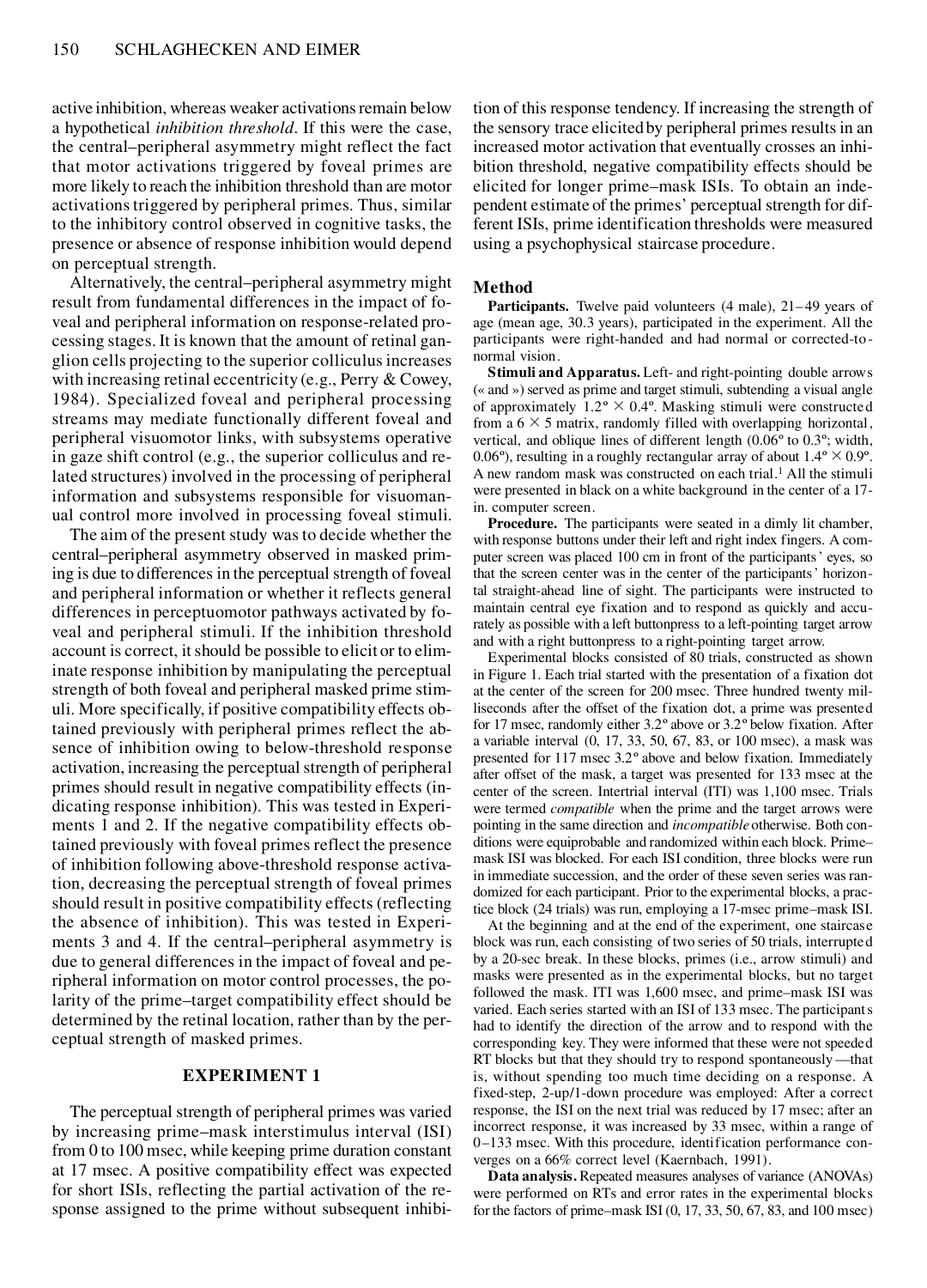

**Figure 1. Schematic representation of the stimulus material and trial structure in Experiment 1.**

and compatibility (compatible, incompatible). Where appropriate , Greenhouse–Geisser adjustments to the degrees of freedom were performed (indicated in the Results section by  $\varepsilon$ ). From the staircase data, the first 10 trials of each series were discarded. From the re maining 2 \* 40 trials, mean prime–mask ISI on correct–incorrect turns (i.e., first incorrect response after one or more correct responses) was computed and served as a conservative estimate of overall identification performance .

## **Results and Discussion**

Prime identification thresholds (estimated as mean mask–target ISI on correct–incorrect turns) were 30 msec in the preexperimental staircase and 28 msec in the post experimental staircase  $[t(11) < 0.4, n.s.]$ .

In the masked priming blocks, no main effects of com patibility or prime–mask ISI were obtained for RTs (both  $F_s$  < 1.5, both  $ps$  > .25). However, a highly significant compatibility  $\times$  ISI interaction was present [ $F(6,66)$  = 4.93,  $p < .008$ ,  $\varepsilon = .466$ . As can be seen from Figure 2, positive compatibility effects obtained with short ISIs turned into negative compatibility effects with longer ISIs. Subsequent *t* tests revealed a significant positive compatibility effect for the 0-msec conditions  $[t(11) = 3.33, p <$ .007] and significant negative compatibility effects for the 83-msec and the 100-msec conditions  $[t(11) = 3.76, p <$ .003, and  $t(11) = 2.41$ ,  $p < .035$ , respectively]. No other differences were significant. Mean error rate was 2.7%. Although inspection of Figure 2 suggests that error rates showed a similar pattern of results as RTs, none of the effects reached statistical significance (all  $Fs < 2.4$ , all  $ps >$ .088).

These results are entirely in line with the inhibition threshold hypothesis. Although a positive compatibility effect was obtained when the mask followed the prime im mediately, increasing the perceptual strength of the prime by increasing the prime–mask ISI resulted in the reduction and ultimate reversal of this effect. This is the first time that negative compatibility effects have been found in response to masked primes presented peripherally. These results are inconsistent with the hypothesis that retinal ec centricity as such is responsible for the central–peripheral asymmetry observed in previous studies but, rather, pro vide strong support for the inhibition threshold account.

Before accepting this conclusion, a potentially confounding factor needs to be considered. Because mask duration was held constant, prime–mask ISI covaried with prime–target ISI. Therefore, evidence for response inhi bition was found when the interval between the prime and the target was long (200 msec and more), but not when it was short (117 msec). Thus, it might have been the time interval between the prime and the target that determined whether or not an inhibition process was elicited. How ever, previous results from Schlaghecken and Eimer (1997,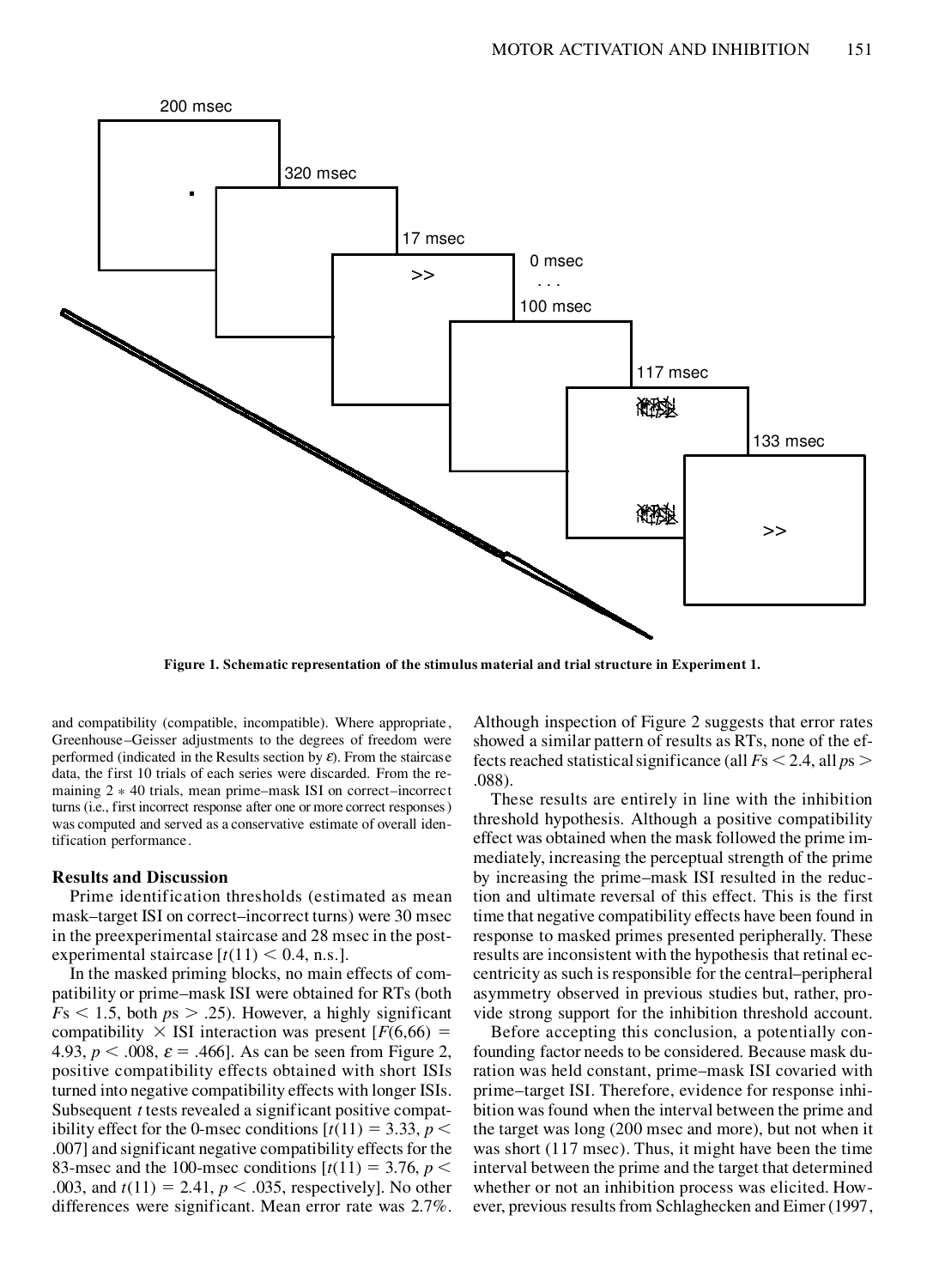

**Figure 2. Experiment 1: Reaction times (RTs, line graphs) and error rates (bar graphs) in compatible trials (black) and incompatible trials (white) for the seven prime–mask interstimulus interval (ISI) conditions. Vertical solid line marked "CI" indicates mean level of identification performance in the stair case blocks.**

2000, Experiment 1) clearly show that this is not the case. In those experiments, peripheral primes were immediately followed by a mask, whereas prime–target ISI was varied. Substantial *positive* compatibility effects were observed for prime–target ISIs of about 200 msec, indicating that the time interval between the prime and the target in itself does not determine whether or not an inhibition process will be elicited.2

It should be noted that reliable negative compatibility effects were obtained under conditions in which, according to identification performance in the staircase blocks, the prime stimuli were above identification threshold. This indicates that presenting primes below or near threshold may not be a necessary condition to obtain negative com patibility effects. One could argue, however, that owing to the different task demands, identification performance in the staircase blocks might not be a valid indicator of aware ness of the primes in the experimental blocks.3 Because attention was focused on the foveal targets, peripheral primes that were identified with above-chance frequency in the staircase blocks might still have been near thresh old in the experimental blocks. Therefore, the threshold estimate obtained on the basis of staircase performance might have seriously underestimated the prime identification threshold for the experimental blocks. Inspection of Figure 2 also suggests that the negative compatibility

effect obtained with the 100-msec ISI was smaller than the effect obtained with the 83-msec ISI. Although this difference was not significant, it might indicate that masked primes presented well above identification threshold with even longer prime–mask ISIs may eventually fail to elicit negative compatibility effects. Experiment 2 was con ducted to investigate this issue.

# **EXPERIMENT 2**

Prime–target compatibility effects were measured for peripherally presented primes with prime–mask ISIs between 83 and 183 msec. The 83-msec ISI condition was included to replicate the finding from Experiment 1 that perceptually strong peripheral primes give rise to a neg ative compatibility effect. The other ISI conditions were used to test whether this effect would continue to be pres ent even when the primes are clearly above the identification threshold.

#### **Method**

**Participants.** Eight paid volunteers (3 male), 19–42 years of age (mean age, 27.6 years), participated in the experiment. All the participants were right-handed and had normal or corrected-to-norma l vision.

**Stimuli and Apparatus, Procedure, and Data Analysis.** The stimuli, apparatus, procedure, and data analysis were identical to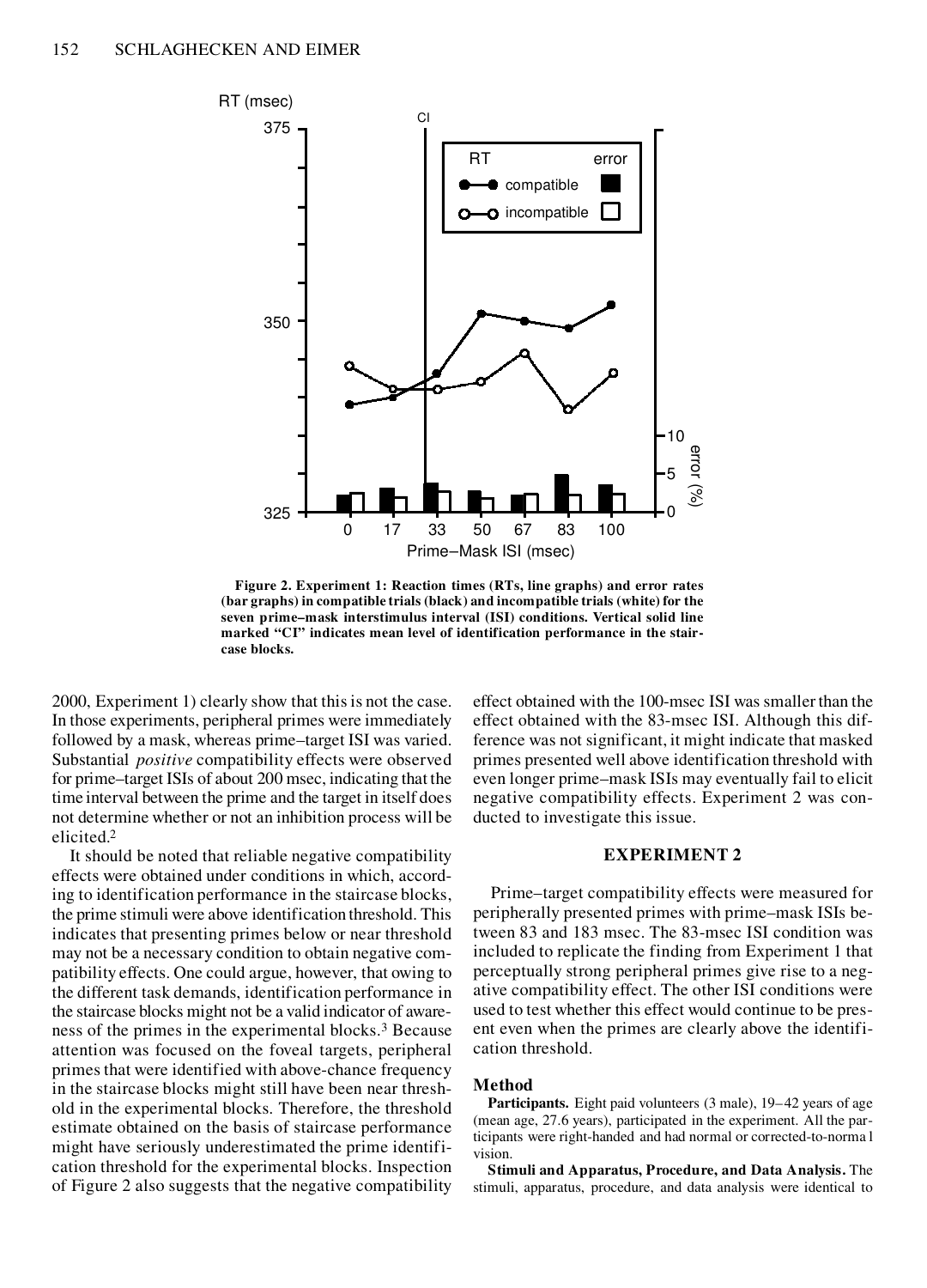those in Experiment 1, except that the prime–mask ISI was 83, 117, 150, or 183 msec. Correspondingly, the ISI factor now consisted of only four levels. No staircase blocks were run.

#### **Results and Discussion**

Negative compatibility effects were obtained with mean RTs of 364 msec on compatible trials and 353 msec on in compatible trials  $[F(1,7) = 6.53, p < .038]$  and mean error rates of 3.7% and 1.9%, respectively  $[F(1,7) =$ 5.24,  $p < .056$ . There was no main effect of ISI on either RTs or error rates (both  $Fs < 2.6$ , both  $ps > .12$ ). Although an inspection of Figure 3 suggests that negative compatibility effects were smaller for longer ISIs than for shorter ones, the interaction of compatibility and ISI ap proached significance only for error rates  $[F(1,7) = 2.95]$ ,  $p < .087$ ] and was not significant for RTs [ $Fs < 1.1, ps$  > .36]. The results thus replicate the central finding of Ex periment 1 that sufficiently strong peripheral primes will elicit negative compatibility effects, thereby suggesting that the response activation triggered by these primes is subject to active inhibition.

Since the second aim of this experiment was to further investigate whether negative compatibility effects would continue to be present when peripheral primes are well above identification threshold, additional paired *t* tests were conducted for each ISI condition separately. Reli able negative compatibility effects on RTs were found only for the 83-msec and the 117-msec ISI conditions [both



**Figure 3. Experiment 2: Reaction times (RTs, line graphs) and error rates (bar graphs) in compatible trials (black) and incom patible trials (white) for the four prime–mask interstimulus interval (ISI) conditions.**

 $t s(7) > 3.0$ , both  $p s < .02$ , but not for the 150-msec and the 183-msec ISI conditions [both  $ts(7) < 1.3$ , both  $ps >$ .25]. For error rates, there was a significant negative com patibility effect only in the 83-msec ISI condition  $[t(7)] =$ 2.95,  $p < .021$ ; all other  $t s(7) < 1.4$ , all other  $p s > .22$ ]. However, since the overall reduction in effect size with in creasing ISI was not reflected in a significant compati bility  $\times$  ISI interaction, there is no unequivocal statistical evidence that masked primes have to be close to identifi cation threshold to trigger negative compatibility effects.

Taken together, Experiments 1 and 2 provide conclu sive evidence that response activation processes triggered by peripherally presented masked primes will be subject to inhibition, given that their perceptual quality is high enough to have a sufficiently strong impact on the motor system. This pattern of results supports the inhibition threshold hypothesis as outlined above and clearly contradicts the idea that the central–peripheral asymmetry is due to functional differences between specialized visuo motor pathways. Experiments 3 and 4 address the same issue with respect to foveally presented primes.

## **EXPERIMENT 3**

Foveally presented primes are normally strong enough to elicit response activations followed by inhibition, as reflected by negative compatibility effects. According to the inhibition threshold hypothesis, reducing the perceptual strength of foveal primes reduces their ability to trigger a strong response activation, so that sufficiently weak foveal primes will result in response activations below inhibition threshold. Therefore, positive compatibility effects similar to those previously observed for peripheral primes with short prime–mask ISIs should be found under conditions in which weak foveal primes are employed.

In Experiment 3, the perceptual strength of foveal primes was manipulated by presenting them in front of random-dot degradation fields of different density. In creasing random-dot density should decrease the primes' perceptual salience and, therefore, their impact on the motor system. According to the threshold account, neg ative compatibility effects obtained for undegraded fo veal primes should turn into positive effects with increased degradation. To obtain an independent estimate of the per ceptual salience of undegraded and degraded primes, stair case blocks similar to those employed in Experiment 1 were included.

#### **Method**

Participants. Fourteen paid volunteers (3 male), 18-36 years of age (mean age, 24.2 years), participated in the experiment. All the participants but 1 were right-handed, and all had normal or corrected-to-normal vision.

**Stimuli and Apparatus.** The stimuli and apparatus were similar to those in the previous experiments, with one addition: A rectangular random-dot area, subtending a visual angle of approxi mately  $2.6^\circ \times 1.3^\circ$ , served as degradation field. In the medium degradation condition, approximately 25% of the pixels in this area were set; in the maximum degradation condition, 50% were set. For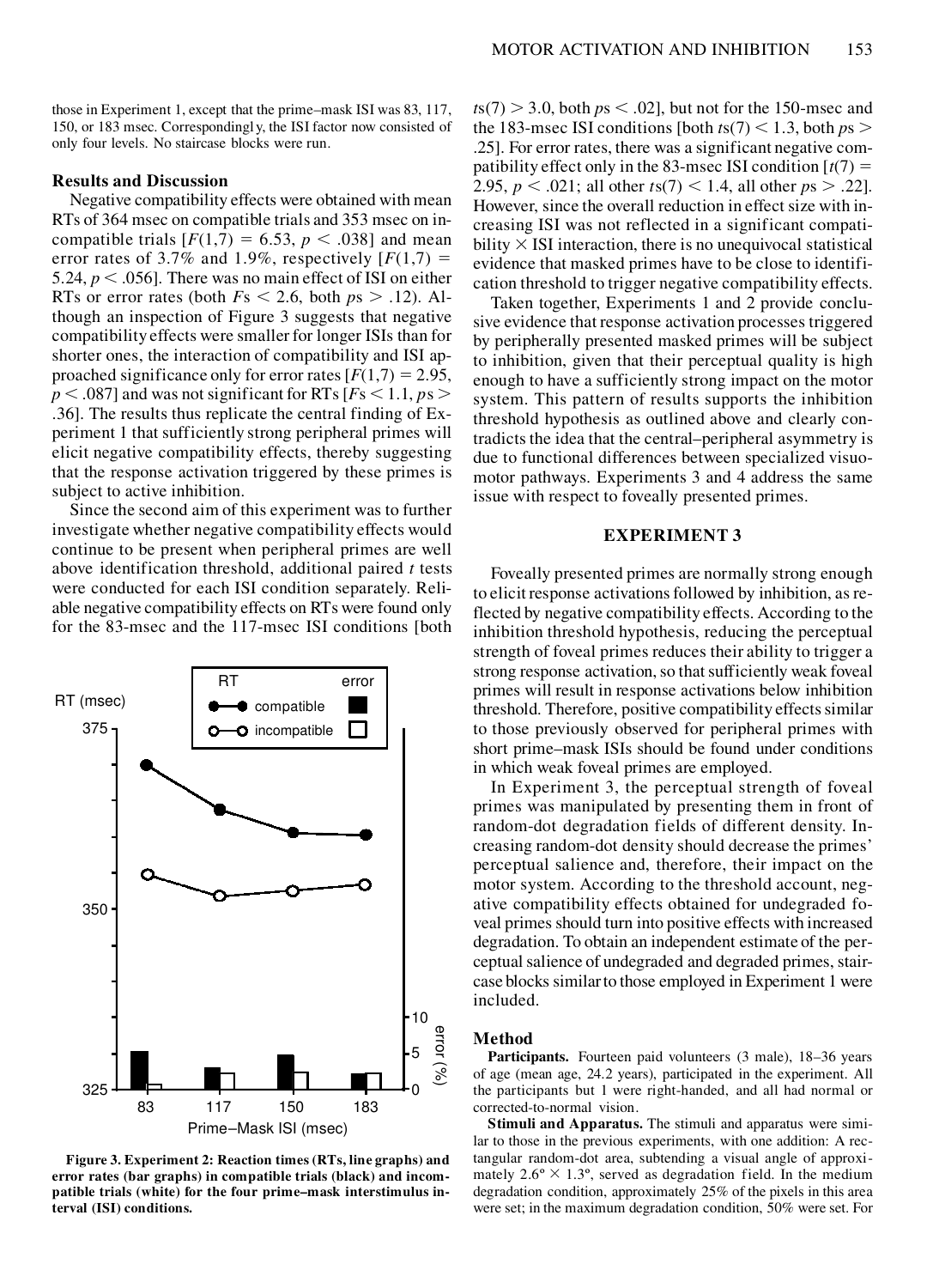both conditions, 10 different degradation fields were constructed prior to the experiment by a random generator. In the zero degra dation condition, an empty frame, subtending the same visual angle as the degradation fields, was presented. This experiment was run in a different experimental chamber than were the other experi ments reported here: Viewing distance was approximately 115 cm, rather than 100 cm, and the visual angle of the stimuli was corre spondingly reduced ( $1^{\circ} \times 0.35^{\circ}$  for primes/targets,  $1.2^{\circ} \times 0.6^{\circ}$  for the mask).

**Procedure.** The experimental setup was similar to that in the pre vious experiments. Experimental blocks consisted of 80 trials, con structed as shown in Figure 4. In the medium and maximum degra dation conditions, degradation fields were continuously present throughout each block. To maximize the impact of degradation on the perceptual salience of the primes, a dynamic degradation pro cedure was employed. Each prime was presented foveally for 17 msec embedded in a degradation field. This was immediately followed by a mask embedded in a new degradation field (117 msec). Next, a third degradation field was presented for 67 msec. Then, with a fourth degradation field, the target was presented for 117 msec, ap pearing approximately 2º above or below fixation ( just outside the degradation field). Both target positions were equiprobable and ran domized. A fifth degradation field was presented during the ITI, lasting 1,120 msec. In the zero degradation condition, a thin black frame was continuously present, instead of the degradation fields, to indicate the central area outside which targets were presented.

Degradation conditions (zero, medium, and maximum) were blocked. For each of the three conditions, 4 experimental blocks were run, resulting in a total of 12 experimental blocks, with 160 trials per condition. Order of blocks was completely randomized for each participant. At the beginning of the experiment, a practice block was run, consisting of 20 trials and employing the medium degradation field.

At the end of the experiment, three staircase blocks of 60 trials each were run, one for each degradation condition. Order of presentatio n was randomized for each participant. In these blocks, degradation fields (or black frames in the zero degradation block), primes (i.e., arrow stimuli), and masks were presented as in the experimenta l blocks. Prime duration was varied, starting with a duration of 133 msec and going down to a minimum duration of 17 msec. In all other respects, the staircase procedure was identical to the one used in Experiment 1.

**Data analysis.** Repeated measures ANOVAs were performed on RTs in correct trials and on error rates in the experimental blocks for the factors of degradation (zero, medium, maximum) and compati bility (compatible, incompatible). For the staircase data, a repeated measures ANOVA was performed on the mean stimulus duration at correct–incorrect turns (see Experiment 1) for the degradation factor. Where appropriate, Greenhouse–Geisser adjustments to the de grees of freedom were performed.

## **Results and Discussion**

Identification performance in the staircase blocks de creased with increasing degradation, since mean stimulus duration at correct–incorrect turns increased from 36 to 41 to 49 msec  $[F(2,26) = 5.81, p < .010, \varepsilon = .936]$ , for the zero, medium, and maximum degradation blocks, respectively. This result confirms that increasing the density of the degradation field resulted in a reduction of the primes' perceptual salience. In addition, it also confirms that the



**Figure 4. Schematic representation of the stimulus material and trial structure in Experiment 3.**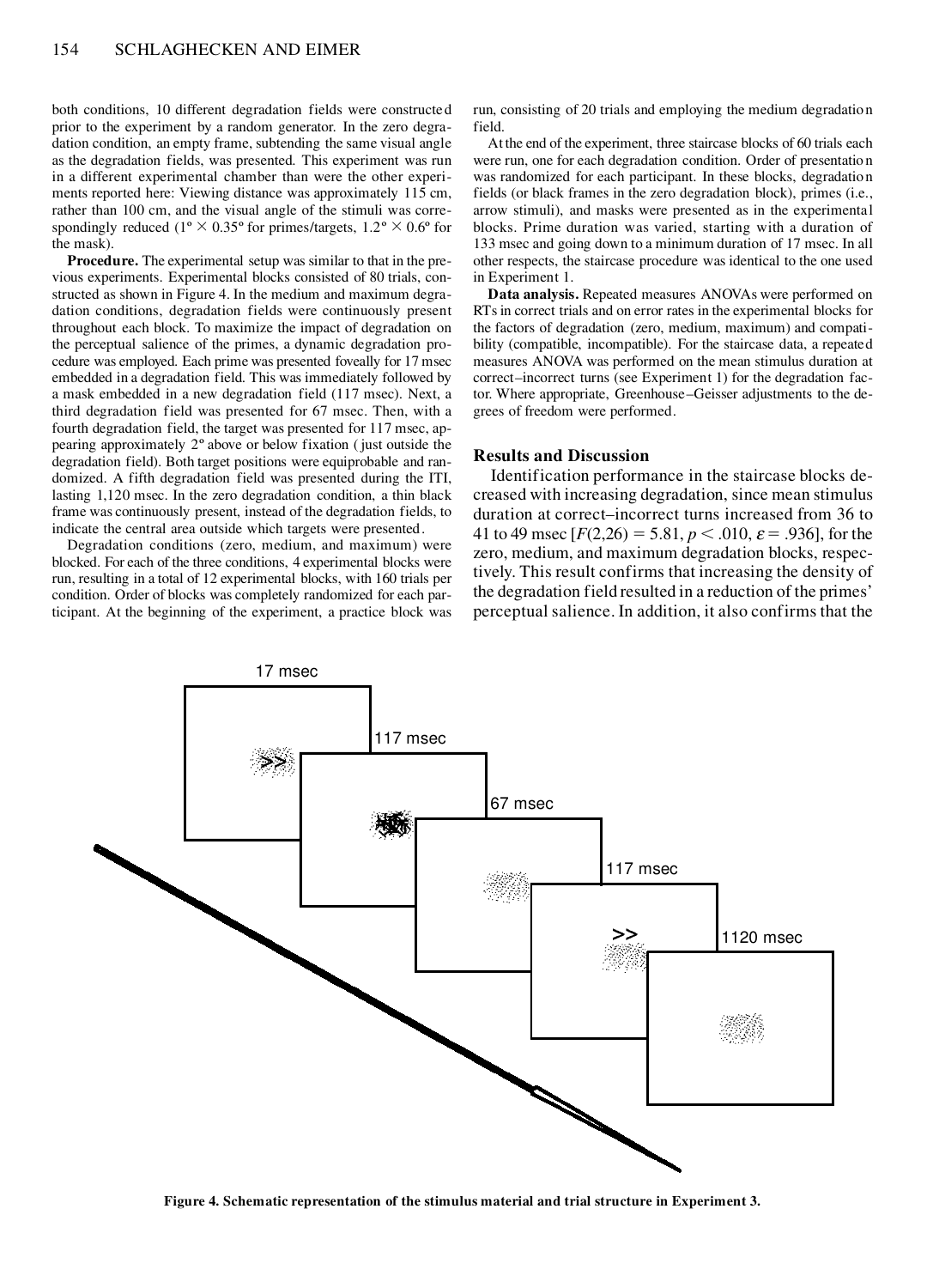

**Figure 5. Experiment 3. Reaction times (RTs, line graphs) and error rates (bar graphs) in compatible trials (black) and incompatible trials (white) for the three degradation conditions.**

prime duration employed in the experimental blocks (17 msec) was below identification threshold.

In the experimental blocks, no main effect of degradation or compatibility was obtained for RTs (both  $Fs < 2.0$ , both  $ps > .19$ ). However, a highly significant interaction between these factors  $[F(2,26) = 39.77, p < .001, \varepsilon =$ .944] was found; in line with the threshold hypothesis, an RT advantage for incompatible trials obtained in the zero degradation condition turned into RT advantages for com patible trials with medium and maximum degradation (see Figure 5). Subsequent paired *t* tests confirmed the existence of a significant negative compatibility effect with zero degradation  $[t(13) = 7.43, p < .001]$ , as well as a significant positive compatibility effect with medium degra dation  $[t(13) = 2.69, p < .018]$ . These results thus provide evidence for the idea that less salient foveal primes trigger response activations that are not strong enough to be subject to active inhibition. The numerical tendency for a positive compatibility effect in the maximum degradation condition was not significant  $(t < 0.9, n.s.).$  This might be taken as evidence that in this condition, the primes' perceptual strength was too low to trigger any sig nificant motor activation.

For error rates, there was a main effect of degradation, as error rates increased slightly with increasing degra dation  $[F(2,26) = 5.49, p < .011]$ . Although error rates tended to show the same pattern of results as RTs (i.e., more errors on compatible trials in the zero degradation condition, and more errors on incompatible trials when primes were degraded), no other effects reached significance.

Although these results are entirely in line with the pre diction derived from the inhibition threshold hypothesis, there is an alternative explanation that might account for the present pattern of results. Since degradation reduced perceptual salience, sensory processing may have been delayed for degraded primes, relative to undegraded primes. This may have resulted in a corresponding delay of re sponse activations triggered by these primes. If this was the case, activation of the target-related response may have coincided with the initial prime-related activation, rather than with the subsequent inhibition when primes were de graded. This would result in positive compatibility effects (see Eimer, 1999; Schlaghecken & Eimer, 1997, 2000), but these effects would then be entirely inconclusive with re spect to the presence or absence of response inhibition. Therefore, the present results need to be replicated under conditions in which this possibility is eliminated. This was done in Experiment 4.

## **EXPERIMENT 4**

To rule out the explanation that the results of Experi ment 3 were due to a *delayed* sensory–motor processing of degraded primes (rather than to a *reduced* motor acti vation triggered by these primes), these results need to be replicated under conditions in which the *relative* timing of prime- and target-related motor activations is sim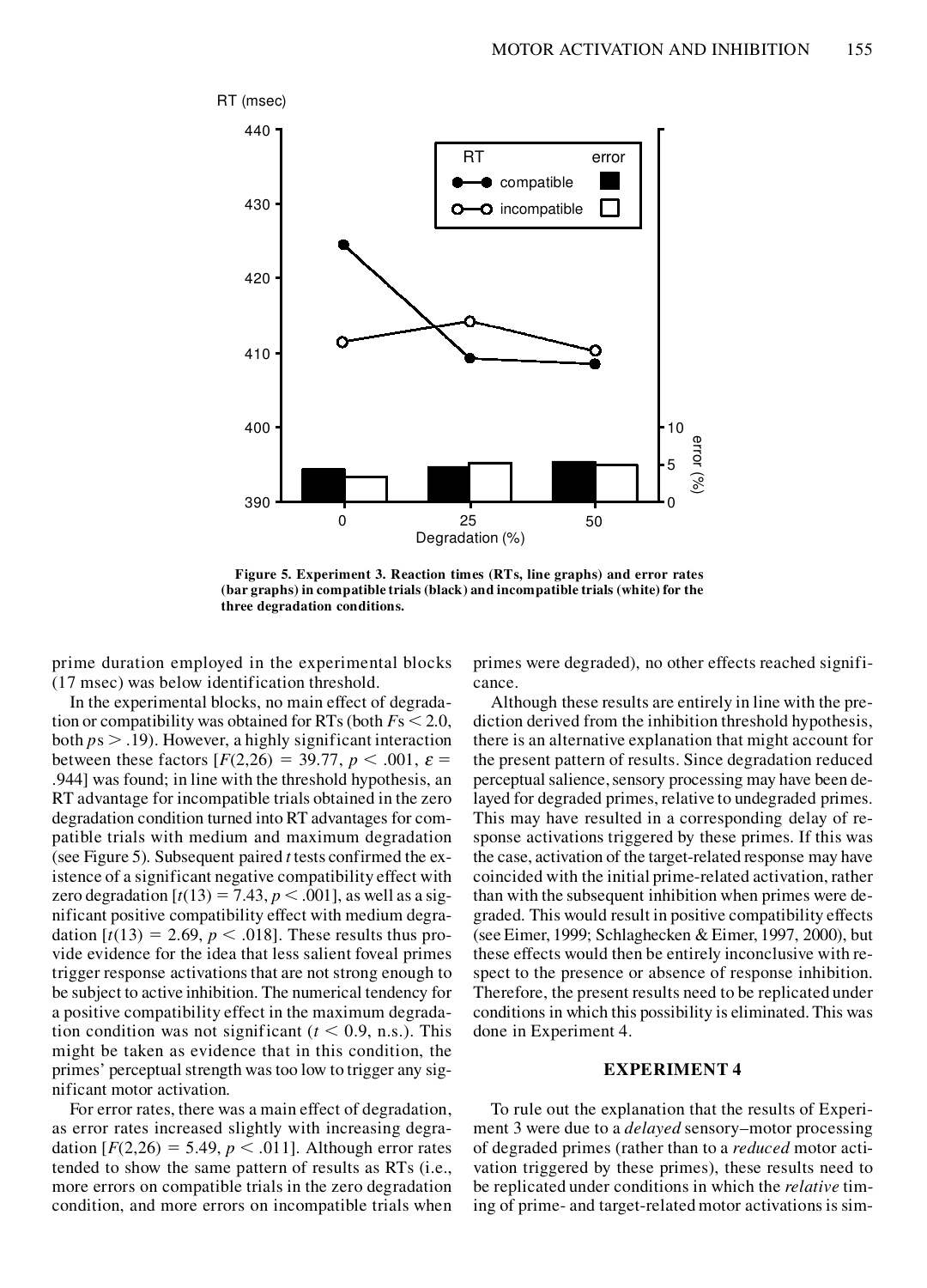ilar across degradation conditions. To achieve this, target stimuli in Experiment 4 were presented within degradation fields, rather than above or below these fields, as in Experiment 3. Under these conditions, RTs to the targets should increase with increasing degradation. This delay of target-related response activation should compensate for any delay in prime-related activation caused by the primes' reduced perceptual salience. If positive compatibility effects were still to be observed with degraded primes, this could be interpreted unequivocally as evi dence for the absence of response inhibition.

#### **Method**

**Participants.** Ten paid volunteers (5 male), 19–30 years of age (mean age, 24.5 years), participated in the experiment. All the participants but 1 were right-handed, and all had normal or correctedto-normal vision.

**Stimuli and Apparatus.** The stimulus and apparatus were identical to those in Experiment 3, except that no frame was presented in the zero degradation condition and all the stimuli were presented at fixation.

**Procedure.** The procedure was similar to that in Experiment 3, with the following exceptions: The targets were presented foveally (i.e., within the degradation fields), viewing distance was 100 cm, and no staircase blocks were run.

**Data analysis.** The data analysis was identical to that in Experiment 3.

### **Results and Discussion**

As was intended, mean RTs increased with increasing degradation from 351 to 378 to 406 msec  $[F(2,18) =$ 

45.49,  $p < .001$ ,  $\varepsilon = .805$ . There was no overall RT difference between compatible trials and incompatible tri als  $[F(1,9) < 0.3, p > .60]$ . However, a highly significant interaction of compatibility and degradation  $[F(2,18) =$ 39.07,  $p < .001$ ,  $\varepsilon = .822$ ] was present, since a reliable negative compatibility effect obtained with undegraded primes  $[t(9) = 5.43, p < .001]$  gave way to positive compatibility effects with medium and maximum degradation [both  $t s(9) > 2.5$ , both  $p s < .033$ ]. Inspection of Figure 6 suggests that this effect increased with increasing degra dation. A subsequent *t* test, comparing effect sizes in the medium- and the high-degradation condition, confirmed that this difference was significant  $[t(9) = 2.48, p < .035]$ .<sup>4</sup>

Overall error rate was 4.1%, and there were no main effects of degradation or compatibility on error rates (both  $F_s$  < 0.6, both  $ps$  > .55). The interaction between these factors was significant  $[F(2,18) = 6.67, p < .015, \varepsilon =$ .723]. As can be seen from Figure 6, error rates tended to be higher on compatible than on incompatible trials in the zero degradation condition, whereas this tendency was re versed in the medium and maximum degradation condition. However, subsequent paired *t* tests showed that differences in error rates were reliable only in the maximum degradation condition  $[t(9) = 3.22, p < .01$ ; all other  $t s(9) < 2.0, ps > .08$ ].

These results confirm and extend the evidence obtained in Experiment 3 that reducing the perceptual strength of foveal primes eliminates the inhibition of the response ten dencies elicited by these primes. Specifically, the fact that



**Figure 6. Experiment 4: Reaction times (RTs, line graphs) and error rates (bar graphs) in compatible trials (black) and incompatible trials (white) for the three degradation conditions.**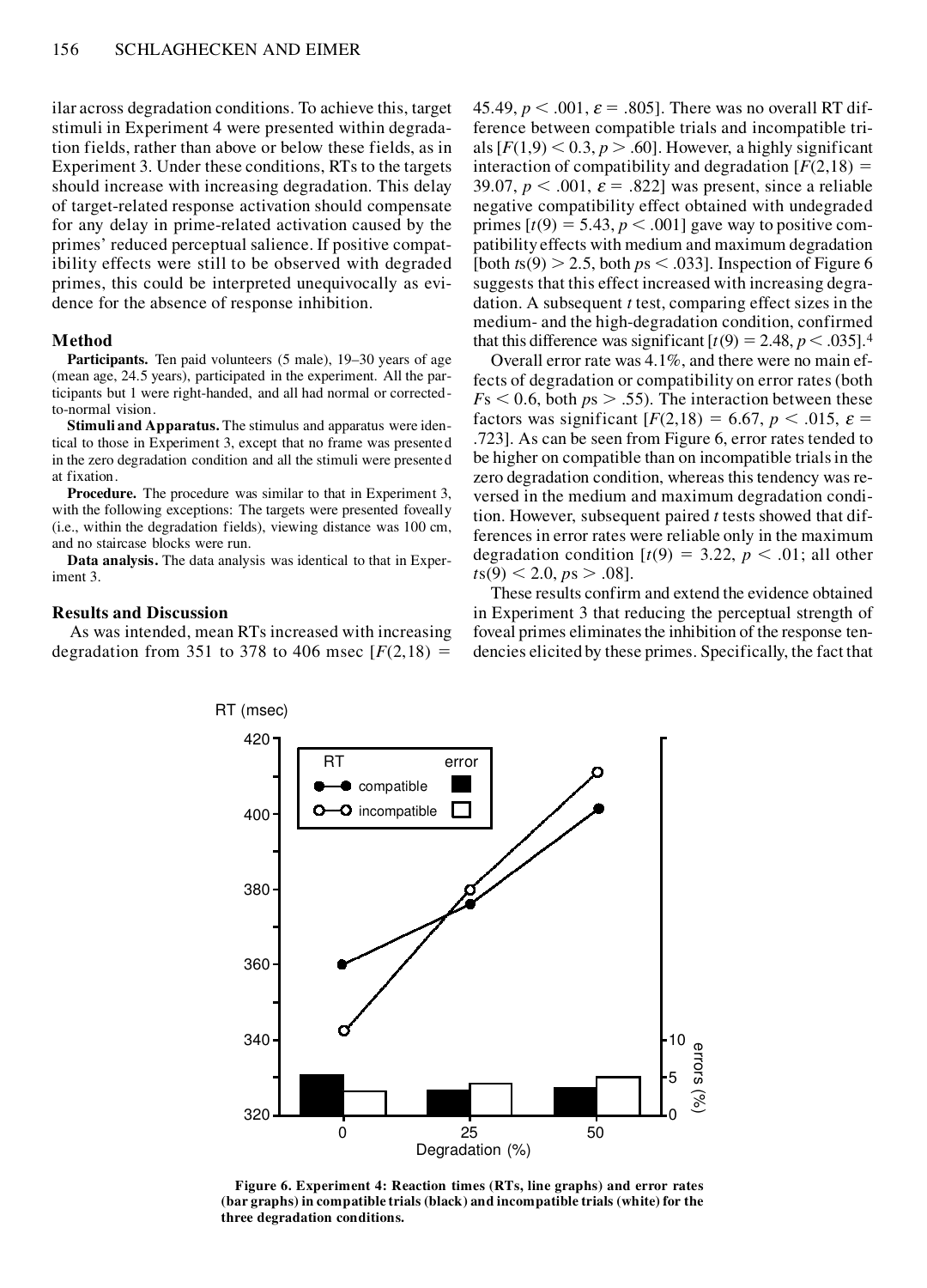positive compatibility effects were obtained with degraded primes despite the corresponding delay in overall response latencies rules out the idea that the effect obtained in the medium degradation condition of Experiment 3 was due to a temporal overlap of prime-related and target-related re sponse activation. Taken together, the pattern of results obtained in Experiments 3 and 4 thus strongly supports the predictions derived from the inhibition threshold hypoth esis: Whereas undegraded foveal primes trigger a response activation that is sufficiently strong to give rise to inhibition, degraded primes result in response activation below the inhibition threshold.

## **GENERAL DISCUSSION**

Successfully masked prime stimuli that are potential targets are able to trigger response activation processes (Dehaene et al., 1999; Neumann & Klotz, 1994; Schwarz & Mecklinger, 1995), thereby influencing overt responses to the subsequent targets. This has been attributed to motor activations via direct perceptuomotor links: Once a stimulus–response mapping has been established, acti vation of the respective motor response might be mediated by pathways that bypass stimulus recognition processing stages (Neumann, 1990; Neumann & Klotz, 1994).

Under certain conditions, such response activation is later subject to inhibition (Eimer, 1999; Eimer & Schlag hecken, 1998; Schlaghecken & Eimer, 1997, 2000, 2001), a finding that seems to be at odds with the idea that inhibitory control is restricted to conditions of above-threshold stimulation (e.g., Allport et al., 1985; Marcel, 1980; Mc- Cormick, 1997; Merikle et al., 1995). However, previous experiments have found initial evidence that the presence or absence of response inhibition and the perceptual strength of masked primes are in fact closely linked (Schlaghecken & Eimer, 1997, 2000). Effects attribut able to response inhibition were obtained with foveally presented primes, whereas peripheral primes elicited only response facilitation. According to the inhibition threshold account, this central–peripheral asymmetry is due to differences in the strength of sensory traces elicited by peripheral and foveal stimuli. Stronger sensory traces pro duce stronger motor activations, which are more likely to reach a hypothetical inhibition threshold than is motor activation in response to weak stimulation.

The aim of the present study was to test this inhibition threshold idea directly. If the presence or absence of re sponse inhibition in masked priming was linked to the per ceptual strength of the prime stimuli, it should be possible to elicit response inhibition (resulting in negative com patibility effects) with peripheral primes by increasing their perceptual strength. Correspondingly, it should be possible to eliminate response inhibition triggered by foveal primes (and thus to obtain positive compatibility effects) by decreasing their perceptual strength. These predictions were tested in four experiments. In Experi ments 1 and 2, the perceptual salience of peripheral primes was increased by increasing the ISI between prime and mask, whereas in Experiment 3 and 4, the perceptual salience of foveal primes was decreased by embedding them in a random-dot degradation field.

The results were entirely in line with the predictions derived from the inhibition threshold hypothesis (see Fig ure 7 for a summary of the results). Positive compatibility effects were obtained when primes were perceptually weak (i.e., when presented peripherally and immediately followed by a mask, or when presented foveally embedded in a degradation field). Negative compatibility effects were found when primes were perceptually strong (i.e., for un degraded foveal primes, or for peripheral primes with a long prime–mask ISI).<sup>5</sup> The fact that positive as well as negative compatibility effects can be obtained in response both to foveal and to peripheral primes demonstrates that the central–peripheral asymmetry observed in previous studies does not reflect fundamental functional differences between foveal and peripheral visuomotor pathways.

The present results thus provide empirical evidence for the existence of an inhibition threshold in motor control. A response tendency triggered by a masked prime will be inhibited only when primes are of sufficient per ceptual salience, whereas no such response inhibition processes will be triggered when the perceptual traces elicited by the primes are weak. From a functional per spective, it seems reasonable to assume that this relationship may reflect a general principle in motor control. Weak response tendencies produced by perceptually weak stimuli are less likely to affect overt behavior than are stronger motor activations, which might eventually result in overt behavior even without conscious perception of the triggering stimulus (see, e.g., Fehrer & Raab, 1962). Thus, the inhibition of strong response tendencies triggered by near-threshold stimuli may be as relevant as the inhibitory control of response tendencies triggered by above-threshold events.

The notion of an *inhibition threshold*, as employed to account for the results observed in the present research, requires some additional comment. In the experiments re ported above, prime–target compatibility effects were found to gradually turn from positive to negative or vice versa. This pattern of results seems inconsistent with the simple idea that there is a fixed level of sensory strength above which there is response inhibition and below which only passive facilitation was elicited. One could argue that the gradual decrease or increase of compatibility effects simply reflects a constant proportional relationship between response facilitation and inhibition on each trial, although the fact that these effects reverse polarity requires some additional assumptions. Alternatively, increasing the per ceptual salience of a prime may increase the likelihood that response inhibition will be elicited on any given trial and, thus, the overall percentage of trials on which response inhibition is present. Although clearly important, these distinctions are not crucial for the present line of argument. A threshold can be implemented mathematically as a sig-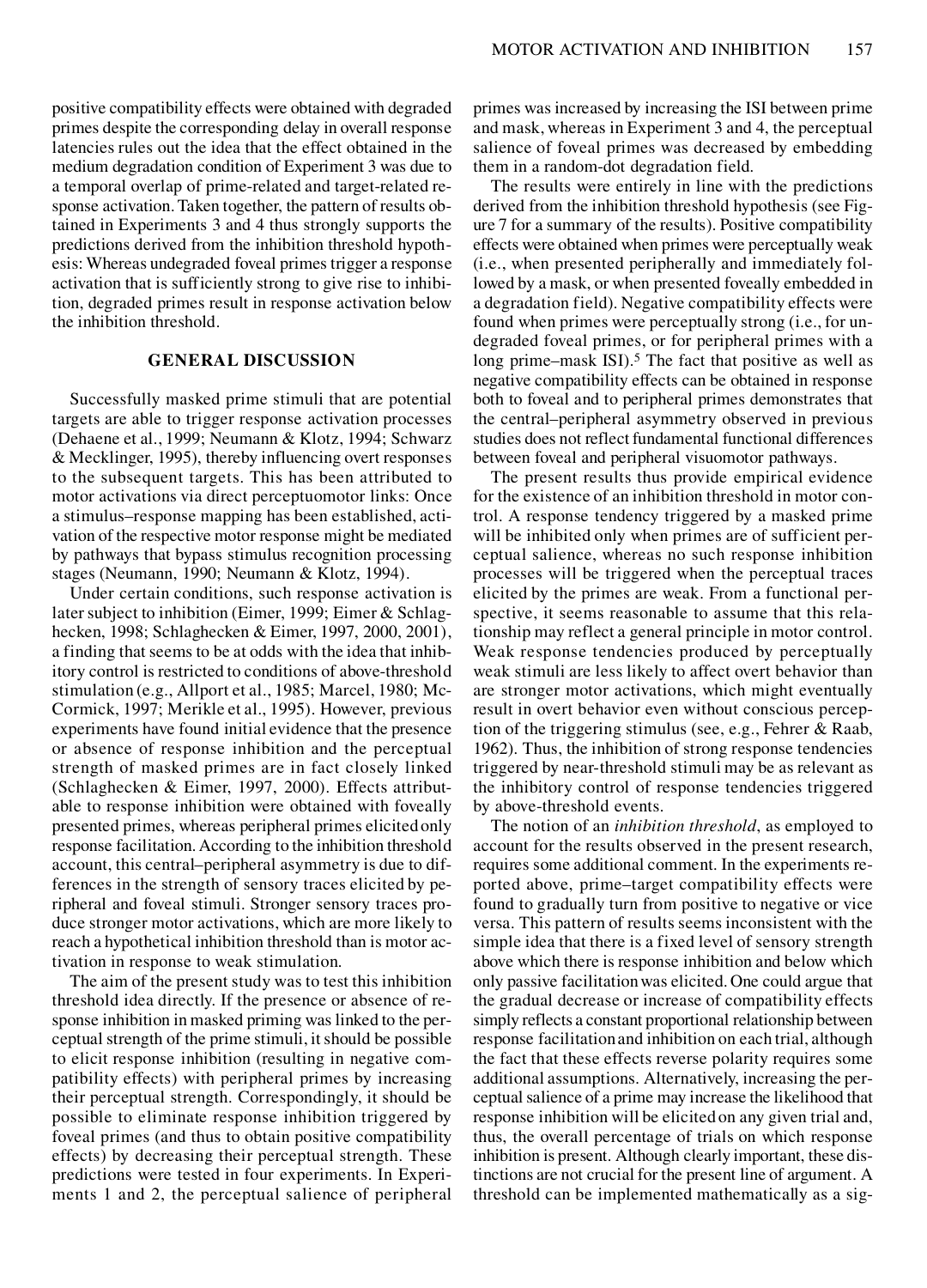

Increasing the perceptual strength of peripheral primes:

Decreasing the perceptual strength of foveal primes:



**Figure 7. Summary of prime–target compatibility effects on reaction times (RTs, left panels) and error rates (right panels) obtained in the present study. Upper panel: Positive compatibility effects turning into negative effects with increasing strength of peripheral primes (Experiments 1 and 2). Lower panel: Negative compatibility effects turning into positive effects with decreasing strength of foveal primes (Experiments 3 and 4). Positive values indicate behavioral benefits on compatible trials; negative values indicate behavioral benefits on incompatible trials. Vertical lines indicate the standard error of the mean.**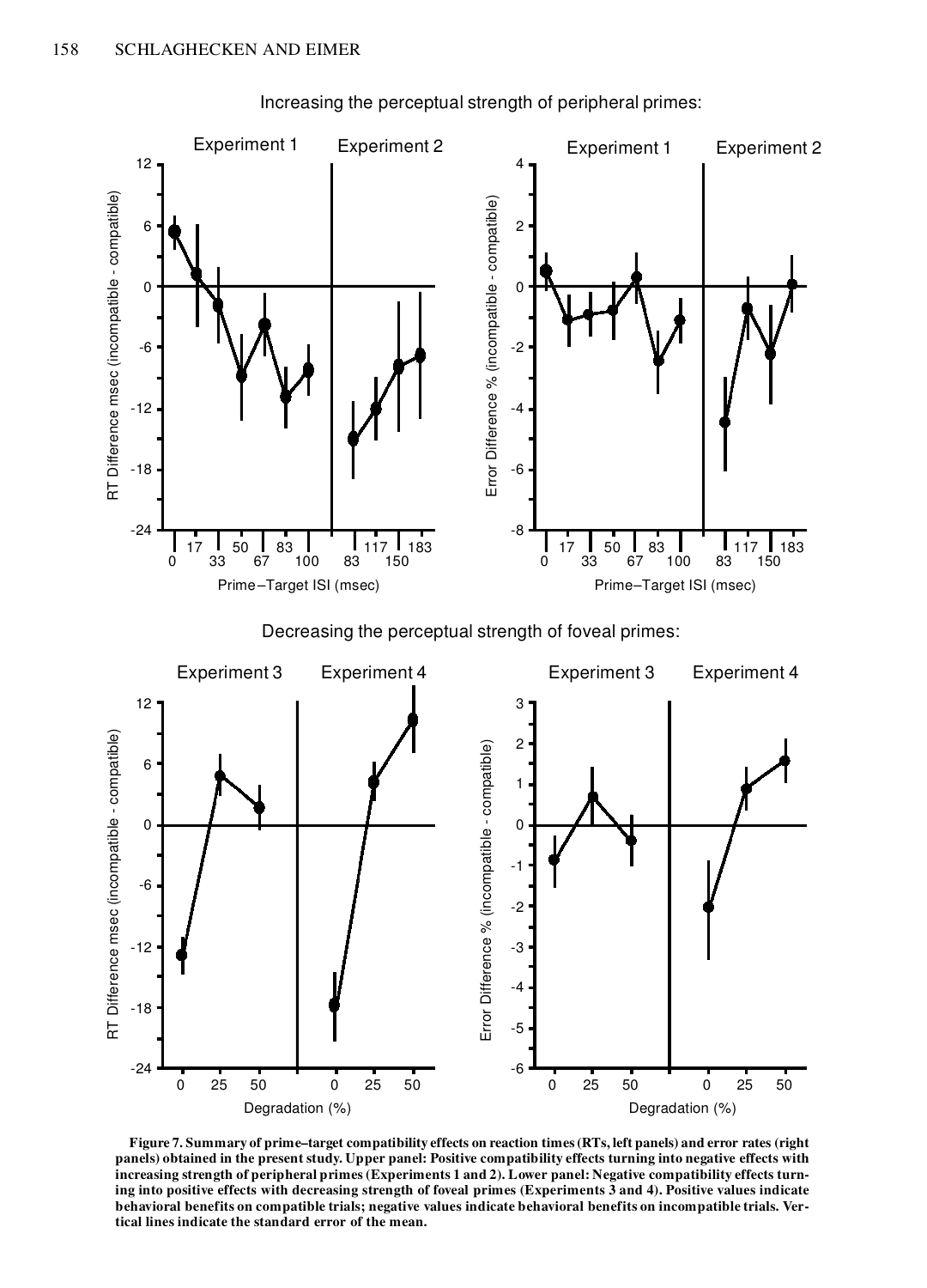moidal function, and the slope of this function might be anywhere between steep (approximating a fixed *all-ornothing* threshold) and shallow (approximating proportional as well as probabilistic relationships). We use the concept of *inhibition thresholds* in this general sense, without any more specific assumptions about the slope of the threshold function or about the relationship between perceptual strength and response inhibition on individual trials.

In the following, we propose a simple functional model of early motor control to account for the complex pattern of effects obtained in the masked prime paradigm. In Fig ure 8, the elementary architecture of this model is de picted, consisting of an early sensory processing subsystem, a motor control subsystem, and a response execution stage. The motor control system consists of activation  $(M+)$  and inhibition  $(M-)$  components for each response alternative. Both components receive a common input from early perceptual processing stages as soon as there is any sensory evidence for a particular response. It is assumed that input via these direct visuomotor links is excitatory (enhancing the activation level) for  $M+$ , whereas it is inhibitory (reducing the activation level) for  $M-$ . Impor $tantly, M+ and M- are interconnected by an *asymmetric*$ activation/inhibition loop: Whereas  $M$ + continually activates  $M-$ ,  $M-$  will inhibit  $M+$  only if its activation level exceeds a criterion value (without specific assumption about the exact nature of this threshold function; see above). Overt response execution processes are initiated once activation in  $M$  + exceeds a motor output threshold. Finally, response alternatives compete with one another via in hibitory links of  $M+$  with  $M+$ .

Since any sensory evidence activating  $M + \sin(1)$  simultaneously inhibits  $M-$ , the activation level of  $M-$  will reach above-threshold values only if there is both strong excitatory influence from  $M$  + and no or only weak inhibitory influence from the sensory system. If only one of these conditions is fulfilled, the activation level of  $M$  – will re-



**Figure 8. A threshold model of early inhibitory control of motor activation. White arrows indicate excitatory connections; black arrows indicate inhibitory connections. Circles with a "**Z**"-like sign symbolize an activation threshold that has to be crossed before activation from the respective component is transmitted to other components. See the text for details.**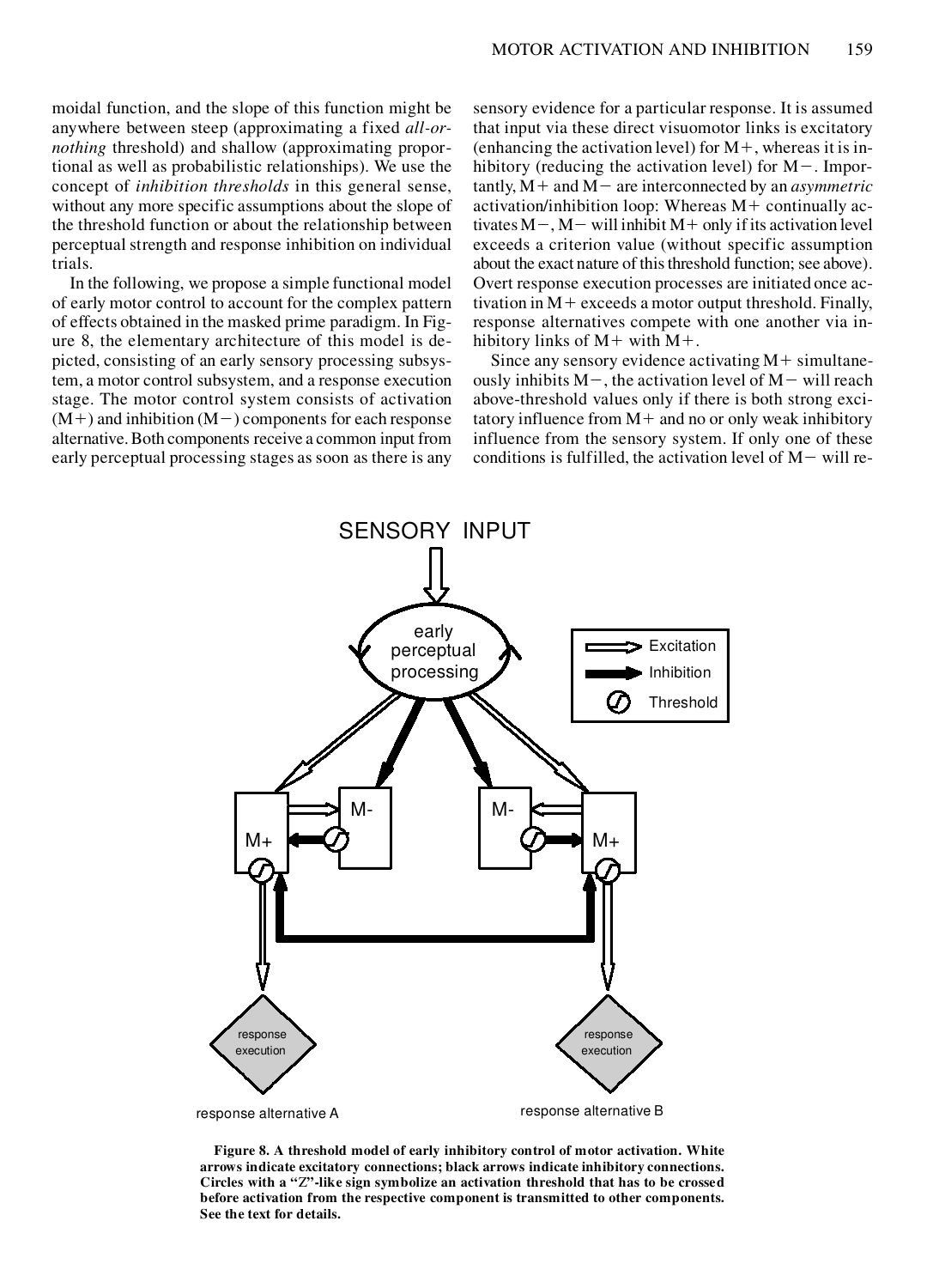main below threshold. When perceptual input is weak,  $M<sup>+</sup>$ activation is insufficient to produce above-threshold activation of  $M-$ . In this case, the initial activation of  $M+$ will not be inhibited. This is the situation observed with perceptually weak prime stimuli, like primes presented in the periphery with a short prime–mask ISI or primes pre sented foveally embedded in a degradation field. Here, positive compatibility effects reflect response facilitation with out subsequent inhibition.

However, increasing the strength of the perceptual input in itself is not sufficient to produce above-threshold acti vation of  $M-$ . As long as there is sufficiently strong input from the sensory system, any activation of  $M$  – via  $M$ + will be counterbalanced by sensory inhibition. Conse quently, the activation level of  $M$  – will not reach the inhibition threshold, owing to continuous sensory inhibition, and again, the initial activation of  $M+$  will not be inhibited. This is the situation observed with unmasked irrelevant information, as in the Eriksen flanker effect, where distractor stimuli are assumed to selectively prime a corresponding motor response (e.g., Coles et al., 1985; Eriksen et al., 1985; Eriksen & Schultz, 1979; Smid et al., 1990). Note that the absence of response inhibition under these conditions is independent of the strength of sensory traces. Since the inhibitory perceptual input to  $M-$  is assumed to be of the same magnitude as the excitatory perceptual input to  $M+$ , any activation of  $M$ via  $M+$  will be counterbalanced by perceptual inhibition of equivalent strength. Consequently, behavioral benefits for the primed response are to be expected. The *magnitude* of these positive priming effects, however, should depend on the perceptual strength of the primes, since direct visuomotor links are supposed to lead to a strong activation of  $M<sup>+</sup>$  in response to strong primes and to a weak activation of  $M+$  in response to weak primes. This relationship may be reflected in the gradual decrease of Erik sen flanker effects with increasing retinal eccentricity of the flanking distractors (Goolkasian, 1997; Miller, 1991).

An above-threshold activation of  $M$  – will result only when a strong perceptual input is subsequently masked. Initially, strong activation of  $M+$  will lead to strong excitatory input to the corresponding  $M-$  component, but this activation of  $M-$  is counterbalanced by perceptual inhibition. Once the masking stimulus removes the sen sory evidence for a particular response, perceptual inhi bition of  $M$  – terminates. As long as the activation level of  $M+$  is still high,  $M-$  receives sufficient excitatory input to reach above-threshold activation, resulting in in hibition of  $M+$ . Moreover, the inhibited  $M+$  component will no longer exert an inhibitory influence on the  $M<sup>+</sup>$ component of the alternative response, which thus will be come more active owing to disinhibition. Presenting the target during this stage will consequently result in behavioral costs for the correctly primed response and behavioral benefits for the incorrectly primed response.

This model has some similarities to the activationfollowed-by-inhibition models proposed by Houghton and Tipper (1994, 1996) and by Hagenzieker and colleagues (Hagenzieker & van der Heijden, 1990; Hagenzieker, van der Heijden, & Hagenaar, 1990). Similar to the former model, it includes a self-inhibition loop, where the pres ence of an activation tends to generate inhibitory feedback, and similar to the latter, it assumes that an activation threshold determines whether or not inhibition will occur. There are several differences between these models and the one proposed here: Houghton and Tipper (1994) link the presence or absence of inhibition to match/mismatch pro cesses comparing the representation of the current stimulus with the stored description of a target, rather than to the perceptual strength of the sensory input. Hagenzieker and colleagues, although postulating a direct relationship between strength of sensory input and presence or absence of inhibition, assume that these processes occur within highlevel "recognition units."

Overall, the present experiments provided conclusive and converging evidence for inhibitory processes in motor control, whose putative function is to inhibit response ten dencies strong enough to result in inappropriate overt be havior. The results demonstrate that the inhibition of re sponse tendencies triggered by masked stimuli is a function of the perceptual strength of these stimuli. Whereas strong perceptual traces give rise to response facilitation followed by inhibition, weaker perceptual traces will result in response activation processes that remain below a hy pothetical threshold for response inhibition. These re sults may be regarded as particularly convincing because of their counterintuitive nature. What has been demon strated is that selective advantages for one response alter native can be produced by decreasing the sensory evi dence for this response (in the case of foveal primes) and by increasing the sensory evidence for the opposite re sponse (in the case of peripheral primes). Although these results rule out the idea that the central–peripheral asym metry in masked priming reflects fundamental differences between specialized foveal and peripheral visuomotor pathways, they do provide strong support for the inhibition threshold account. Further research is needed to obtain more detailed insights into the operation of inhibitory control processes involved in the regulation of direct perceptuomotor links.

#### **REFERENCES**

- Allport, A., Tipper, S., & Chmiel, N. R. J. (1985). Perceptual inte gration and postcategorical filtering. In M. I. Posner & O. S. M. Martin (Eds.), *Attention and performance XI* (pp. 107-132). Hillsdale, NJ: Erlbaum.
- BAND, G. P., & VAN BOXTEL G. J. (1999). Inhibitory motor control in stop paradigms: Review and reinterpretation of neural mechanisms. *[Acta Psychologica](http://zerlina.catchword.com/nw=1/rpsv/cgi-bin/linker?ext=a&reqidx=/0001-6918^28^29101L.179[aid=2274463])*, **101**, 179-211.
- Coles, M. G. H., Gratton, G., Bashore, T. R., Eriksen, C. W., & DONCHIN, E. (1985). A psychophysiological investigation of the continuous flow model of human information processing. *[Journal of Ex](http://zerlina.catchword.com/nw=1/rpsv/cgi-bin/linker?ext=a&reqidx=/0096-1523^28^2911L.529[aid=307261]) [perimental Psychology: Human Perception & Performance](http://zerlina.catchword.com/nw=1/rpsv/cgi-bin/linker?ext=a&reqidx=/0096-1523^28^2911L.529[aid=307261])*, **11**, 529- [553.](http://zerlina.catchword.com/nw=1/rpsv/cgi-bin/linker?ext=a&reqidx=/0096-1523^28^2911L.529[aid=307261])
- DEHAENE, S., NACCACHE, L., LE CLEC'H, G., KOECHLIN, E., MUELLER, M., Dehaene-Lambertz, G., van de Moortele, P.-F., & Le Bihan, D.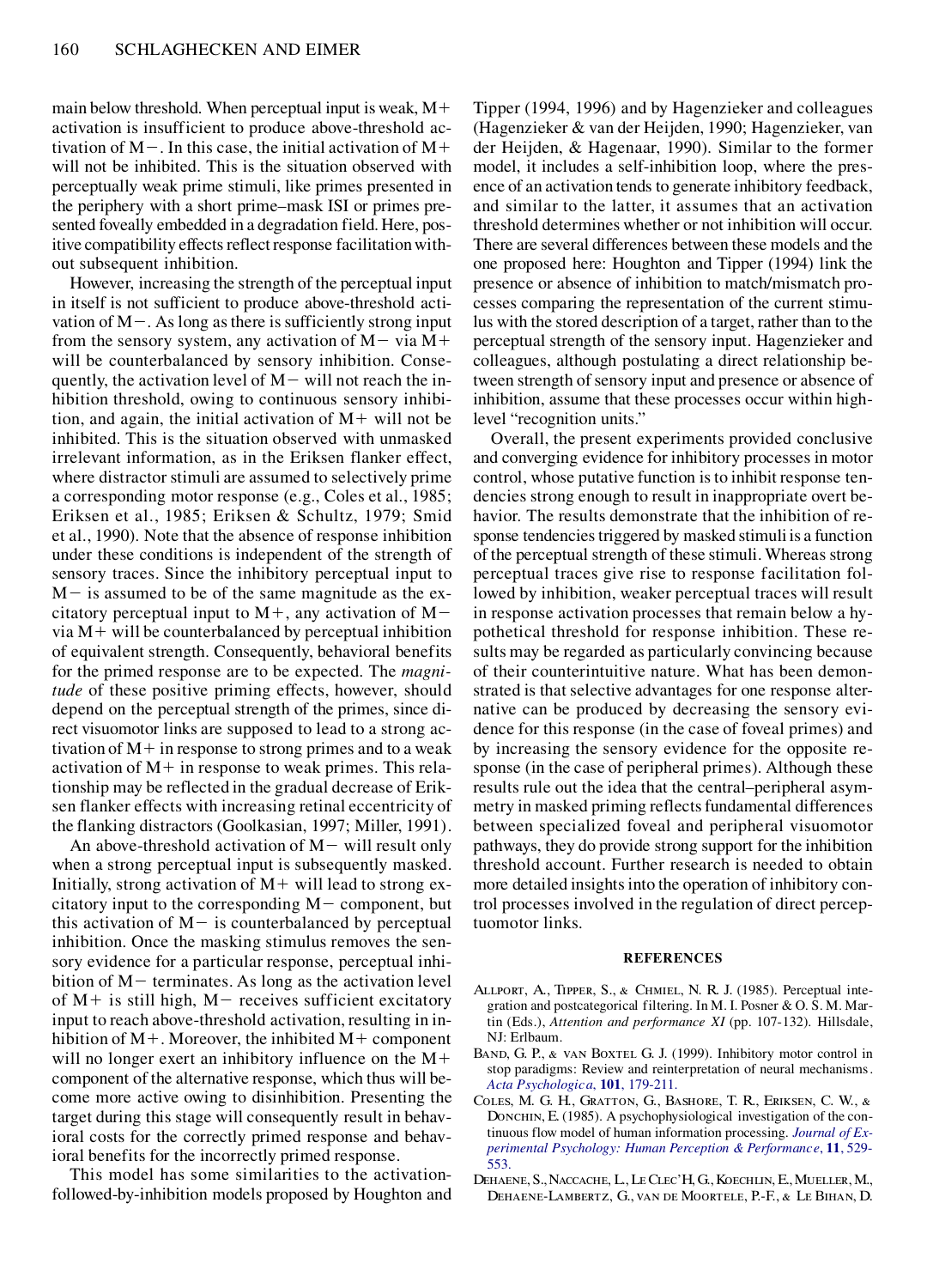(1999). Imaging unconscious semantic priming. *[Nature](http://zerlina.catchword.com/nw=1/rpsv/cgi-bin/linker?ext=a&reqidx=/0028-0836^28^29395L.597[aid=2274464])*, **395**, 597- [600.](http://zerlina.catchword.com/nw=1/rpsv/cgi-bin/linker?ext=a&reqidx=/0028-0836^28^29395L.597[aid=2274464])

- De Jong, R., Coles, M. G., & Logan, G. D. (1995). Strategies and mech anisms in nonselective and selective inhibitory motor control. *[Journal](http://zerlina.catchword.com/nw=1/rpsv/cgi-bin/linker?ext=a&reqidx=/0096-1523^28^2921L.498[aid=19357]) [of Experimental Psychology: Human Perception & Performance](http://zerlina.catchword.com/nw=1/rpsv/cgi-bin/linker?ext=a&reqidx=/0096-1523^28^2921L.498[aid=19357])*, **21**, [498-511.](http://zerlina.catchword.com/nw=1/rpsv/cgi-bin/linker?ext=a&reqidx=/0096-1523^28^2921L.498[aid=19357])
- De Jong, R., Coles, M. G., Logan, G. D., & Gratton, G. (1990). In search of the point of no return: The control of response processes. *[Jour](http://zerlina.catchword.com/nw=1/rpsv/cgi-bin/linker?ext=a&reqidx=/0096-1523^28^2916L.164[aid=306690])[nal of Experimental Psychology: Human Perception & Performance](http://zerlina.catchword.com/nw=1/rpsv/cgi-bin/linker?ext=a&reqidx=/0096-1523^28^2916L.164[aid=306690])*, **16**[, 164-182.](http://zerlina.catchword.com/nw=1/rpsv/cgi-bin/linker?ext=a&reqidx=/0096-1523^28^2916L.164[aid=306690])
- De Jong, R., Liang, C., & Lauber, E. (1994). Conditional and uncon ditional automaticity: A dual-process model of effects of spatial stimulus–response correspondence. *[Journal of Experimental Psy](http://zerlina.catchword.com/nw=1/rpsv/cgi-bin/linker?ext=a&reqidx=/0096-1523^28^2920L.731[aid=308336]) [chology: Human Perception & Performance](http://zerlina.catchword.com/nw=1/rpsv/cgi-bin/linker?ext=a&reqidx=/0096-1523^28^2920L.731[aid=308336])*, **20**, 731-750.
- Eimer, M. (1993). Effects of attention and stimulus probability on ERPs in a go/nogo task. *[Biological Psychology](http://zerlina.catchword.com/nw=1/rpsv/cgi-bin/linker?ext=a&reqidx=/0301-0511^28^2935L.123[aid=2274465])*, **35**, 123-138.
- Eimer, M. (1995). Stimulus–response compatibility and automatic re sponse activation: Evidence from psychophysiological studies. *[Jour](http://zerlina.catchword.com/nw=1/rpsv/cgi-bin/linker?ext=a&reqidx=/0096-1523^28^2921L.837[aid=294562])[nal of Experimental Psychology: Human Perception & Performance](http://zerlina.catchword.com/nw=1/rpsv/cgi-bin/linker?ext=a&reqidx=/0096-1523^28^2921L.837[aid=294562])*, **21**[, 837-854.](http://zerlina.catchword.com/nw=1/rpsv/cgi-bin/linker?ext=a&reqidx=/0096-1523^28^2921L.837[aid=294562])
- Eimer, M. (1999). Facilitatory and inhibitory effects of masked prime stimuli on motor activation and behavioral performance. *[Acta Psycho](http://zerlina.catchword.com/nw=1/rpsv/cgi-bin/linker?ext=a&reqidx=/0001-6918^28^29101L.293[aid=2274466])logica*, **101**[, 293-313.](http://zerlina.catchword.com/nw=1/rpsv/cgi-bin/linker?ext=a&reqidx=/0001-6918^28^29101L.293[aid=2274466])
- EIMER, M., & SCHLAGHECKEN, F. (1998). Effects of masked stimuli on motor activation: Behavioral and electrophysiological evidence. *[Jour](http://zerlina.catchword.com/nw=1/rpsv/cgi-bin/linker?ext=a&reqidx=/0096-1523^28^2924L.1737[aid=1189619])[nal of Experimental Psychology: Human Perception & Performance](http://zerlina.catchword.com/nw=1/rpsv/cgi-bin/linker?ext=a&reqidx=/0096-1523^28^2924L.1737[aid=1189619])*, **24**[, 1737-1747.](http://zerlina.catchword.com/nw=1/rpsv/cgi-bin/linker?ext=a&reqidx=/0096-1523^28^2924L.1737[aid=1189619])
- Eimer, M., Schubö, A., & Schlaghecken, F. (in press). The locus of inhibition in masked priming. *Journal of Motor Behaviour*.
- Eriksen, C. W., Coles, M. G. H., Morris, L. R., & O'Hara, W. P. (1985). An electromyographic examination of response competition. *Bulletin of the Psychonomic Society*, **23**, 165-168.
- ERIKSEN, C. W., & SCHULTZ, D. W. (1979). Information processing in visual search: A continuous flow conception and experimental results. *[Perception & Psychophysics](http://zerlina.catchword.com/nw=1/rpsv/cgi-bin/linker?ext=a&reqidx=/0031-5117^28^2925L.249[aid=303997])*, **25**, 249-263.
- Falkenstein, M., Hoormann, J., & Hohnsbein, J. (1999). ERP com ponents in go/nogo tasks and their relation to inhibition. *[Acta Psy](http://zerlina.catchword.com/nw=1/rpsv/cgi-bin/linker?ext=a&reqidx=/0001-6918^28^29101L.267[aid=2274467])chologica*, **101**[, 267-291.](http://zerlina.catchword.com/nw=1/rpsv/cgi-bin/linker?ext=a&reqidx=/0001-6918^28^29101L.267[aid=2274467])
- FEHRER, E., & RAAB, E. (1962). Reaction time to stimuli masked by metacontrast. *Journal of Experimental Psychology*, **63**, 143-147.
- Goolkasian, P. (1997). Size scaling and spatial factors in visual attention. *[American Journal of Psychology](http://zerlina.catchword.com/nw=1/rpsv/cgi-bin/linker?ext=a&reqidx=/0002-9556^28^29110L.397[aid=1277749])*, **110**, 397-415.
- Gratton, G., Coles, M. G. H., Sirevaag, E. J., Eriksen, C. W., & DONCHIN, E. (1988). Pre- and post-stimulus activation of response channels: A psychophysiological analysis. *[Journal of Experimental](http://zerlina.catchword.com/nw=1/rpsv/cgi-bin/linker?ext=a&reqidx=/0096-1523^28^2914L.331[aid=212286]) [Psychology: Human Perception & Performance](http://zerlina.catchword.com/nw=1/rpsv/cgi-bin/linker?ext=a&reqidx=/0096-1523^28^2914L.331[aid=212286])*, **14**, 331-344.
- Hagenzieker, M. P., & van der Heijden, A. H. C. (1990). Time courses in visual-information processing: Some theoretical consid erations. *[Psychological Research](http://zerlina.catchword.com/nw=1/rpsv/cgi-bin/linker?ext=a&reqidx=/0340-0727^28^2952L.5[aid=2274469])*, **52**, 5-12.
- Hagenzieker, M. P., van der Heijden, A. H. C., & Hagenaar, R. (1990). Time-courses in visual-information processing: Some empirical evidence for inhibition. *[Psychological Research](http://zerlina.catchword.com/nw=1/rpsv/cgi-bin/linker?ext=a&reqidx=/0340-0727^28^2952L.13[aid=296094])*, **52**, 13-21.
- HOUGHTON, G., & TIPPER, S. P. (1994). A model of inhibitory mechanisms in selective attention. In D. Dagenbach & T. H. Carr (Eds.), *Inhibitory processes in attention, memory, and language* (pp. 53-112). San Diego: Academic Press.
- HOUGHTON, G., & TIPPER, S. P. (1996). Inhibitory mechanisms on neural and cognitive control: Applications to selective attention and se quential action. *[Brain & Cognition](http://zerlina.catchword.com/nw=1/rpsv/cgi-bin/linker?ext=a&reqidx=/0278-2626^28^2930L.20[aid=19361])*, **30**, 20-43.
- Jodo, E., & KAYAMA, Y. (1992). Relation of a negative ERP component to response inhibition in a go/no-go task. *[Electroencephalography &](http://zerlina.catchword.com/nw=1/rpsv/cgi-bin/linker?ext=a&reqidx=/0013-4694^28^2982L.477[aid=1191850]) [Clinical Neurophysiolog](http://zerlina.catchword.com/nw=1/rpsv/cgi-bin/linker?ext=a&reqidx=/0013-4694^28^2982L.477[aid=1191850]) y*, **82**, 477-482.
- KAERNBACH, C. (1991). Simple adaptive testing with the weighted up– down method. *[Perception & Psychophysics](http://zerlina.catchword.com/nw=1/rpsv/cgi-bin/linker?ext=a&reqidx=/0031-5117^28^2949L.227[aid=309624])*, **49**, 227-229.
- KLOTZ, W., & WOLFF, P. (1995). The effect of masked stimulus on the response to the masking stimulus. *[Psychological Research](http://zerlina.catchword.com/nw=1/rpsv/cgi-bin/linker?ext=a&reqidx=/0340-0727^28^2958L.92[aid=298740])*, **58**, 92-101.
- Kok, A. (1986). Effects of degradation of visual stimuli on components of the event-related potential (ERP) in go/nogo reaction tasks. *Biological Psychology*, **32**, 21-38.

Kopp, B., Rist, F., & Mattler, U. (1996). N200 in the flanker task as a

neurobehavioral tool for investigating executive control. *[Psychophys](http://zerlina.catchword.com/nw=1/rpsv/cgi-bin/linker?ext=a&reqidx=/0048-5772^28^2933L.282[aid=847356])iology*, **33**[, 282-294.](http://zerlina.catchword.com/nw=1/rpsv/cgi-bin/linker?ext=a&reqidx=/0048-5772^28^2933L.282[aid=847356])

- Lie, I. (1980). Visual detection and resolution as a function of retinal locus. *[Vision Research](http://zerlina.catchword.com/nw=1/rpsv/cgi-bin/linker?ext=a&reqidx=/0042-6989^28^2920L.967[aid=724994])*, **20**, 967-974.
- Logan, G. D., & Cowan, W. B. (1984). On the ability to inhibit thought and action: A theory of an act of control. *Psychological Review*, **91**, 295-327.
- Marcel, T. (1980). Conscious and preconscious recognition of polyse mous words: Locating the selective effects of prior verbal context. In R. S. Nickersen (Ed.), *Attention and Performance VIII* (pp. 435-457). Hillsdale, NJ: Erlbaum.
- McCormick, P. A. (1997). Orienting attention without awareness. *[Jour](http://zerlina.catchword.com/nw=1/rpsv/cgi-bin/linker?ext=a&reqidx=/0096-1523^28^2923L.168[aid=19618])[nal of Experimental Psychology: Human Perception & Performance](http://zerlina.catchword.com/nw=1/rpsv/cgi-bin/linker?ext=a&reqidx=/0096-1523^28^2923L.168[aid=19618])*, **23**[, 168-180.](http://zerlina.catchword.com/nw=1/rpsv/cgi-bin/linker?ext=a&reqidx=/0096-1523^28^2923L.168[aid=19618])
- Merikle, P. M., Joordens, S., & Stolz, J. (1995). Measuring the rel ative magnitude of unconscious influences. *[Consciousness & Cogni](http://zerlina.catchword.com/nw=1/rpsv/cgi-bin/linker?ext=a&reqidx=/1053-8100^28^294L.422[aid=305343])tion*, **4**[, 422-439.](http://zerlina.catchword.com/nw=1/rpsv/cgi-bin/linker?ext=a&reqidx=/1053-8100^28^294L.422[aid=305343])
- MILLER, J. (1991). The flanker compatibility effect as a function of visual angle, attentional focus, visual transients, and perceptual load: A search for boundary conditions. *[Perception & Psychophysics](http://zerlina.catchword.com/nw=1/rpsv/cgi-bin/linker?ext=a&reqidx=/0031-5117^28^2949L.270[aid=307070])*, **49**, [270-288.](http://zerlina.catchword.com/nw=1/rpsv/cgi-bin/linker?ext=a&reqidx=/0031-5117^28^2949L.270[aid=307070])
- Miller, J., & Hackley, S. A. (1992). Electrophysiological evidence for temporal overlap among contingent mental processes. *[Journal of](http://zerlina.catchword.com/nw=1/rpsv/cgi-bin/linker?ext=a&reqidx=/0096-3445^28^29121L.195[aid=847460]) [Experimental Psychology: General](http://zerlina.catchword.com/nw=1/rpsv/cgi-bin/linker?ext=a&reqidx=/0096-3445^28^29121L.195[aid=847460])*, **121**, 195-209.
- NAITO, E., & MATSAMURA, M. (1994). Movement-related potentials associated with motor inhibition as determined by use of a stop-signal paradigm in humans. *[Cognitive Brain Research](http://zerlina.catchword.com/nw=1/rpsv/cgi-bin/linker?ext=a&reqidx=/0926-6410^28^292L.139[aid=2274471])*, **2**, 139-146.
- NEILL, W. T., VALDES., L. A., & TERRY, K. M. (1995). Selective attention and the inhibitory control of cognition. In F. N. Dempster & C. J. Brainerd (Eds.), *Interference and inhibition in cognition* (pp. 207-261). San Diego: Academic Press.
- Neumann, O. (1990). Direct parameter specification and the concept of perception. *[Psychological Research](http://zerlina.catchword.com/nw=1/rpsv/cgi-bin/linker?ext=a&reqidx=/0340-0727^28^2952L.207[aid=2274472])*, **52**, 207-215.
- NEUMANN, O., & KLOTZ, W. (1994). Motor responses to nonreportable, masked stimuli: Where is the limit of direct parameter specification? In C. Umiltà & M. Moskovitch (Eds.), *Attention and performance XV: Conscious and nonconscious information processing* (pp. 123-150). Cambridge, MA: MIT Press, Bradford Books.
- Osman, A., Bashore, T. R., Coles, M. G. H., Donchin, E., & Meyer, D. E. (1992). On the transmission of partial information: Inferences from movement-related brain potentials. *[Journal of Experimental Psy](http://zerlina.catchword.com/nw=1/rpsv/cgi-bin/linker?ext=a&reqidx=/0096-1523^28^2918L.217[aid=847465]) [chology: Human Perception & Performance](http://zerlina.catchword.com/nw=1/rpsv/cgi-bin/linker?ext=a&reqidx=/0096-1523^28^2918L.217[aid=847465])*, **18**, 217-232.
- PERRY, V. H., & Cowey, A. (1984). Retinal ganglion cells that project to the superior colliculus and pretectum in the macaque monkey. *Neuroscience*, **12**, 1125-1137.
- Rijsdijk, J. P,. Kroon, J. N., & van der Wildt, G. J. (1980). Contrast sensitivity as a function of position on the retina. *[Vision Research](http://zerlina.catchword.com/nw=1/rpsv/cgi-bin/linker?ext=a&reqidx=/0042-6989^28^2920L.235[aid=1799160])*, **20**, [235-241.](http://zerlina.catchword.com/nw=1/rpsv/cgi-bin/linker?ext=a&reqidx=/0042-6989^28^2920L.235[aid=1799160])
- SCHLAGHECKEN, F., & EIMER, M. (1997). The influence of subliminally presented primes on response preparation. *Sprache & Kognition*, **16**, 166-175.
- Schlaghecken, F., & Eimer, M. (2000). A central–peripheral asym metry in masked priming. *[Perception & Psychophysic](http://zerlina.catchword.com/nw=1/rpsv/cgi-bin/linker?ext=a&reqidx=/0031-5117^28^2962L.1367[aid=2274473]) s*, **62**, 1367-1382 .
- SCHLAGHECKEN, F., & EIMER, M. (2001). Partial response activation to masked primes is not dependent on response readiness. *[Perceptual &](http://zerlina.catchword.com/nw=1/rpsv/cgi-bin/linker?ext=a&reqidx=/0031-5125^28^2992L.208[aid=2274474]) [Motor Skills](http://zerlina.catchword.com/nw=1/rpsv/cgi-bin/linker?ext=a&reqidx=/0031-5125^28^2992L.208[aid=2274474])*, **92**, 208-222.
- Schwarz, W., & Mecklinger, A. (1995). Relationship between flanker identifiability and compatibility effect. *[Perception & Psychophysics](http://zerlina.catchword.com/nw=1/rpsv/cgi-bin/linker?ext=a&reqidx=/0031-5117^28^2957L.1045[aid=2274475])*, **57**[, 1045-1052.](http://zerlina.catchword.com/nw=1/rpsv/cgi-bin/linker?ext=a&reqidx=/0031-5117^28^2957L.1045[aid=2274475])
- Simon, J. R. (1969). Reactions towards the source of stimulation. *Journal of Experimental Psychology*, **81**, 174-176.
- Smid, H. G. O. M., Mulder, G., & Mulder, L. J. M. (1990). Selective response activation can begin before stimulus recognition is com plete: A psychophysiological and error analysis of continuous flow. *[Acta Psychologica](http://zerlina.catchword.com/nw=1/rpsv/cgi-bin/linker?ext=a&reqidx=/0001-6918^28^2974L.169[aid=1857739])*, **74**, 169-201.

#### **NOTES**

1. In previous studies, arrow primes were masked by superimposed left- and right-pointing arrows, thus effectively "adding" the alternative